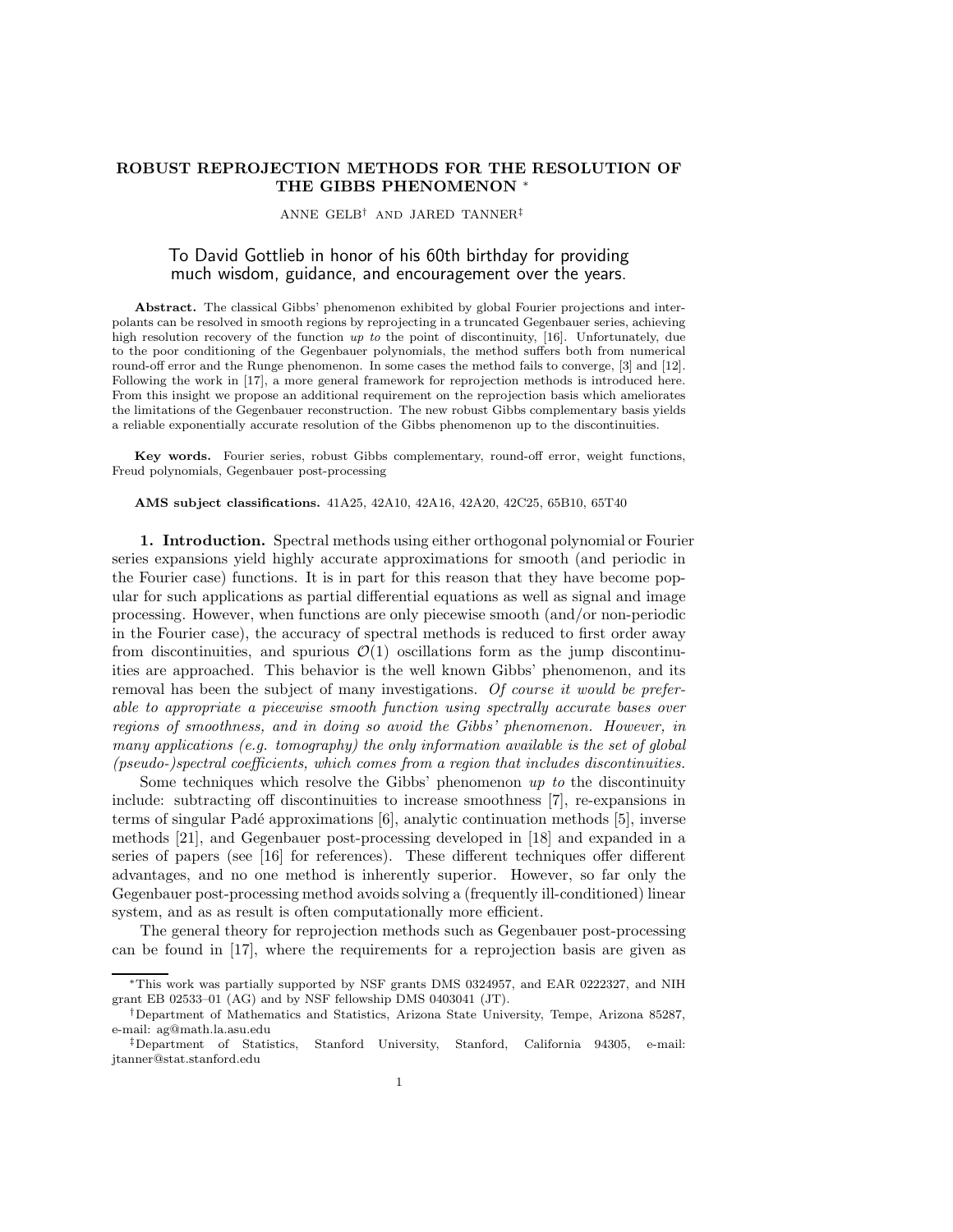### 2 Anne Gelb and Jared Tanner

follows:

- 1. For a function analytic on the interval [−1, 1], the function's expansion in the orthogonal reprojection basis is exponentially convergent.
- 2. The projection of the high modes in the original basis on the low modes in the new basis is exponentially small.

These two requirements define the new projection basis as a Gibbs complement, which will be discussed further in §2 and §3.

The first requirement is easily motivated and accomplished. Clearly orthogonal polynomials, such as Chebyshev or Legendre polynomials, are well suited for approximating analytic functions in an interval (via linear transformation to  $[-1, 1]$ ), as they yield exponential convergence for analytic functions. The second requirement measures the error due to having limited information about the original function, i.e., its truncated series approximation. Although easily understood, it is this requirement that causes added complications. As was discovered originally in [18], under certain conditions the Gegenbauer polynomials satisfy this second requirement, rendering it a suitable basis for reprojection. However, as indicated in the more general theory given in [17], the Gegenbauer polynomials serve only as an example of a Gibbs complementary basis. The purpose of this paper is to study other possible Gibbs complements that offer advantages over the traditional Gegenbauer reconstruction method. In particular we seek to address the most notable difficulties in the Gegenbauer reconstruction method, specifically its extrapalatory nature which causes round-off error and the generalized Runge phenomenon, as termed in [3]. This is especially problematic when the proximity of an off-axis singularity is less than 1. Although some compensating techniques have been successfully applied, [12] and [13], the consequences are that for some functions spectral accuracy is compromised, and in the most severe cases, the method will fail to converge when implemented numerically.

Hence in this paper we reject the use of the Gegenbauer polynomials as a reprojection basis and develop an alternative Gibbs complementary basis that is less susceptible both to round-off error as well as to the Runge phenomenon. Moreover, we introduce a generalization of the theory developed in [17] which makes the selection of a Gibbs' complement basis more transparent, and as a result allows for an improved understanding as to how to achieve the desirable properties of a reprojection basis. This insight suggests the following additional requirement for a Gibbs complement:

3. As the order of the original projection N increases, the weight function of the reprojection basis converges to a weight function whose associated orthogonal polynomial family satisfies the first requirement of a Gibbs complement.

We refer to a reprojection basis that satisfies requirements 1 through 3 as a robust Gibbs complement. The fundamental difference between the Gegenbauer polynomial basis and a robust Gibbs complement is seen in the limit as the original basis projection order  $N$  goes to infinity. As discussed in [3], the Gegenbauer projection approaches the power series expansion, which is guaranteed to converge for  $x \in [a, b]$  only when the underlying function is analytic in the complex domain disk  $\{z : |z - (b + a)/2| \le (b - a)/2\}$ . In contrast, it will be shown in §3 that the convergence properties of a robust Gibbs complementary basis expansion approaches that of the limiting basis in the third requirement, and by definition this expansion converges exponentially for any function analytic on the real interval  $[a, b]$ , [16]. This fundamental difference indicates that robust Gibbs complements yield the desired exponential convergence for any piecewise analytic function, whereas the Gegenbauer reconstruction method is only convergent for a subset of piecewise analytic functions,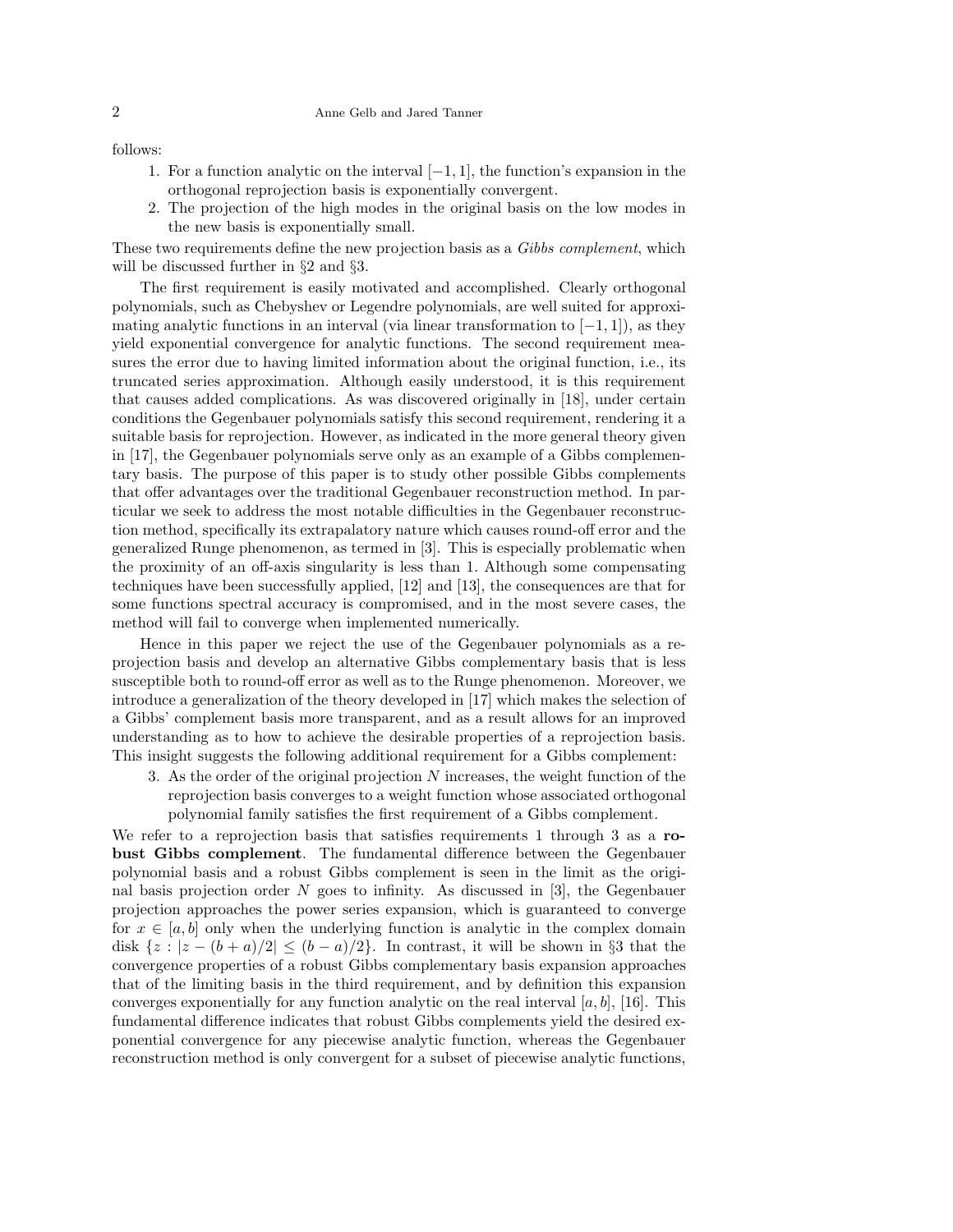even as the limit is approached.

The paper is organized as follows: In  $\S2$  we review the Gegenbauer reconstruction method and determine the causes of the aforementioned difficulties. This discussion will motivate the properties of a new (family of) reprojection bases, the robust Gibbs complements, which we discuss in §3 and design in §3.2. For simplicity of presentation, we limit our discussion to the most widely used case where the original basis is the complex exponentials, i.e., the truncated Fourier series or trigonometric interpolant, and note that the techniques described here should generalize easily to other truncated global series approximations. In §4 several numerical examples are illustrated, including cases where the off-axis singularity proximity to  $[-1, 1]$  is less than 1. Our results are summarized in §5, and future research proposed.

2. The Gegenbauer Reconstruction Method. In order to motivate the rest of our paper, we describe the Gegenbauer reconstruction method and note its strengths and weaknesses.

Let  $f(x) \in L^2[-1,1]$  be a piecewise analytic function, and let  $[a, b] \subset [-1,1]$  be one of the analytic sub-intervals. We wish to approximate  $f(x)$  in [a, b] from either its truncated Fourier series

$$
S_N f(x) := \sum_{|k| \le N} \hat{f}_k e^{i\pi k x}, \quad \text{with} \quad \hat{f}_k := \frac{1}{2} \int_{-1}^1 f(x) e^{-i\pi k x}, \quad (2.1)
$$

or trigonometric interpolant 1

$$
I_N f(x) := \sum_{|k| \le N'} \tilde{f}_k e^{i\pi k x}, \quad \text{with} \quad \tilde{f}_k := \frac{1}{2N} \sum_{\nu = -N}^{N-1} f\left(\frac{\nu}{N}\right) e^{-i\pi k \nu/N}.
$$
 (2.2)

It is well known that  $S_N f(x)$  and  $I_N f(x)$  are poor approximations of  $f(x)$  in the smooth sub-interval  $[a, b]$  with spurious Gibbs oscillations prevalent near the boundaries of the interval and order  $\mathcal{O}(\frac{1}{N})$  accuracy in the interior of the interval. However, as was shown in [18] and subsequent papers (see [16] for references), it is possible to reconstruct  $f(x)$  with exponential accuracy in the maximum norm over the region of smoothness,  $[a, b]$ , by reprojecting either  $(2.1)$  or  $(2.2)$  using the Gegenbauer polynomials defined below.

DEFINITION 2.1. The Gegenbauer polynomials  $C_n^{\lambda}(x)$  for  $\lambda \geq 0$  are the polynomials of degree n with normalization  $C_n^{\lambda}(1) = \Gamma(n + 2\lambda)/n! \Gamma(2\lambda)$  that are orthogonal with respect to the weighted  $L^2[-1,1]$  inner product

$$
\int_{-1}^{1} (1 - x^2)^{\lambda - \frac{1}{2}} C_k^{\lambda}(x) C_n^{\lambda}(x) dx = 0, \quad k \neq n.
$$
 (2.3)

The weighted norm of  $C_n^{\lambda}(x)$  is given by

$$
\int_{-1}^{1} (1 - x^2)^{\lambda - \frac{1}{2}} C_n^{\lambda}(x) C_n^{\lambda}(x) dx = \sqrt{\pi} C_n^{\lambda}(1) \frac{\Gamma(\lambda + \frac{1}{2})}{\Gamma(\lambda)(n + \lambda)} =: h_n^{\lambda}, \tag{2.4}
$$

and we designate the normalized Gegenbauer polynomials as

$$
\Phi_l^{\lambda}(x) = \frac{1}{\sqrt{h_l^{\lambda}}} C_l^{\lambda}(x). \tag{2.5}
$$

<sup>&</sup>lt;sup>1</sup>The *I* on the summation in equation (2.2) is the standard notation that the first and last elements in the sum should be divide by 2.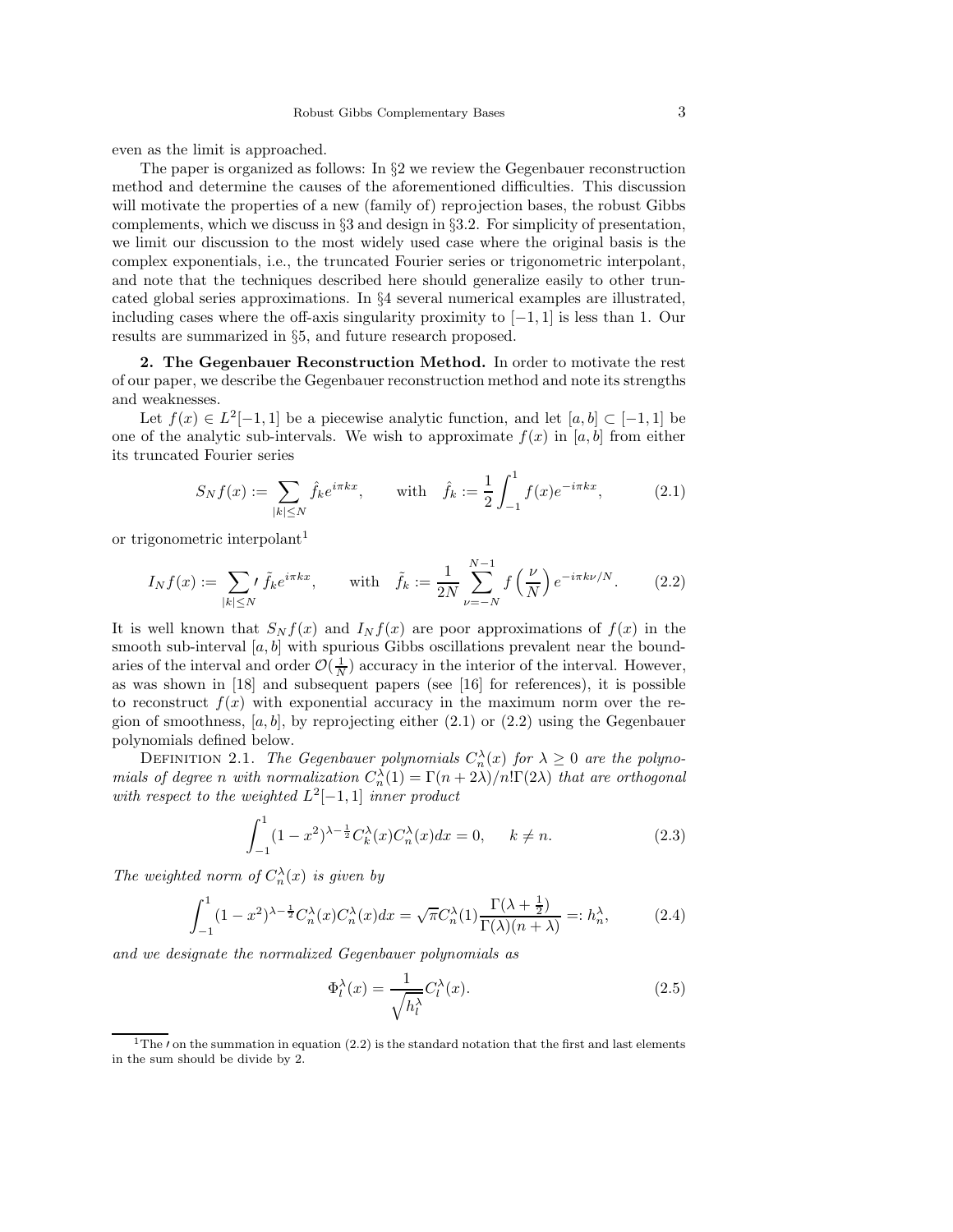#### 4 Anne Gelb and Jared Tanner

Before detailing the convergence properties of Gegenbauer series we categorize analytic functions in terms of their extension into the complex plane. Let  $f(x)$  be an analytic function for  $x \in [-1, 1]$ . Then there exists some constant  $0 \le r_0 < 1$  such that the function has a unique analytic extension onto the complex plane for the elliptical region (see e.g. [16])

$$
D_{\rho} := \{ z : 2z = re^{i\theta} + r^{-1}e^{-i\theta}, \quad 0 \le \theta \le 2\pi, \ r_0 \le r \le 1 \}. \tag{2.6}
$$

The truncated Gegenbauer series expansion of  $f(x)$  is defined as

$$
G_m^{\lambda}(f)(x) := \sum_{l=0}^{m} \hat{f}_G^{\lambda}(l)\Phi_l^{\lambda}(x),\tag{2.7}
$$

where

$$
\hat{f}_G^{\lambda}(l) := \int_{-1}^{1} (1 - x^2)^{\lambda - \frac{1}{2}} \Phi_l^{\lambda}(x) f(x) dx.
$$
 (2.8)

The series converges at the exponential rate

$$
\max_{x \in [-1,1]} |f(x) - G_m^{\lambda}(f)(x)| \leq Const \cdot m \sqrt{\frac{m+\lambda}{m}} \sqrt{\frac{(m+2\lambda)^{m+2\lambda}}{m^m (2\lambda)^{2\lambda}}} r^m, \tag{2.9}
$$

where r is as defined in  $(2.6)$ . This establishes that the Gegenbauer polynomials satisfy the first Gibbs complement requirement listed in §1.

To apply the local Gegenbauer reprojection of  $S_N f(x)$  (2.1) in the region of smoothness [a, b], we make the linear transformation of  $x \in [a, b]$  to  $\xi \in [-1, 1]$ ,

$$
\xi = -1 + 2\frac{x - a}{b - a},\tag{2.10}
$$

and apply the reprojection  $G_m^{\lambda}(S_N f)(\xi(x))$ . We note that a similar reprojection  $G_m^{\lambda}(I_N f)(\xi(x))$  can be formed when the trigonometric interpolant (2.2) is given, and is discussed in §3.1.

The error for a Gegenbauer reconstruction can be decomposed into two parts,

$$
f(x) - G_m^{\lambda}(S_N f)(\xi(x)) \equiv f(x) - G_m^{\lambda}(f)(\xi(x)) + G_m^{\lambda}(f - S_N f)(\xi(x)).
$$
 (2.11)

The first component has already been shown in  $(2.9)$  to decay exponentially in m for any fixed value of  $\lambda$ . The second term can be bounded by

$$
||G_m^{\lambda}(f - S_N f)||_{L^{\infty}(a,b)} \leq C_{m,\lambda} \cdot \left(\frac{2(\lambda - 1)}{e\pi N}\right)^{\lambda - 1} \left(1 + \frac{m}{2\lambda + 1}\right)^{2\lambda} \left(1 + \frac{2\lambda}{m - 1}\right)^{m - \frac{1}{2}} (2.12)
$$

where  $C_{m,\lambda} := Const \cdot (m+\lambda)\sqrt{(2\lambda-1)(\lambda-1)}$  grows slowly, [18]. For  $\lambda$  fixed, this second error component only decays approximately at the rate  $(\frac{m^2}{N})^{\lambda}$ . Hence the Gegenbauer reconstruction can achieve at most a fixed order of accuracy for  $\lambda$  fixed. Exponential decay of  $(2.12)$  in N requires that *both* the Gegenbauer projection degree m and weight order  $\lambda$  be selected proportional to N, [18]. Although the second requirement for the Gibbs complement is now satisfied, such a restriction severely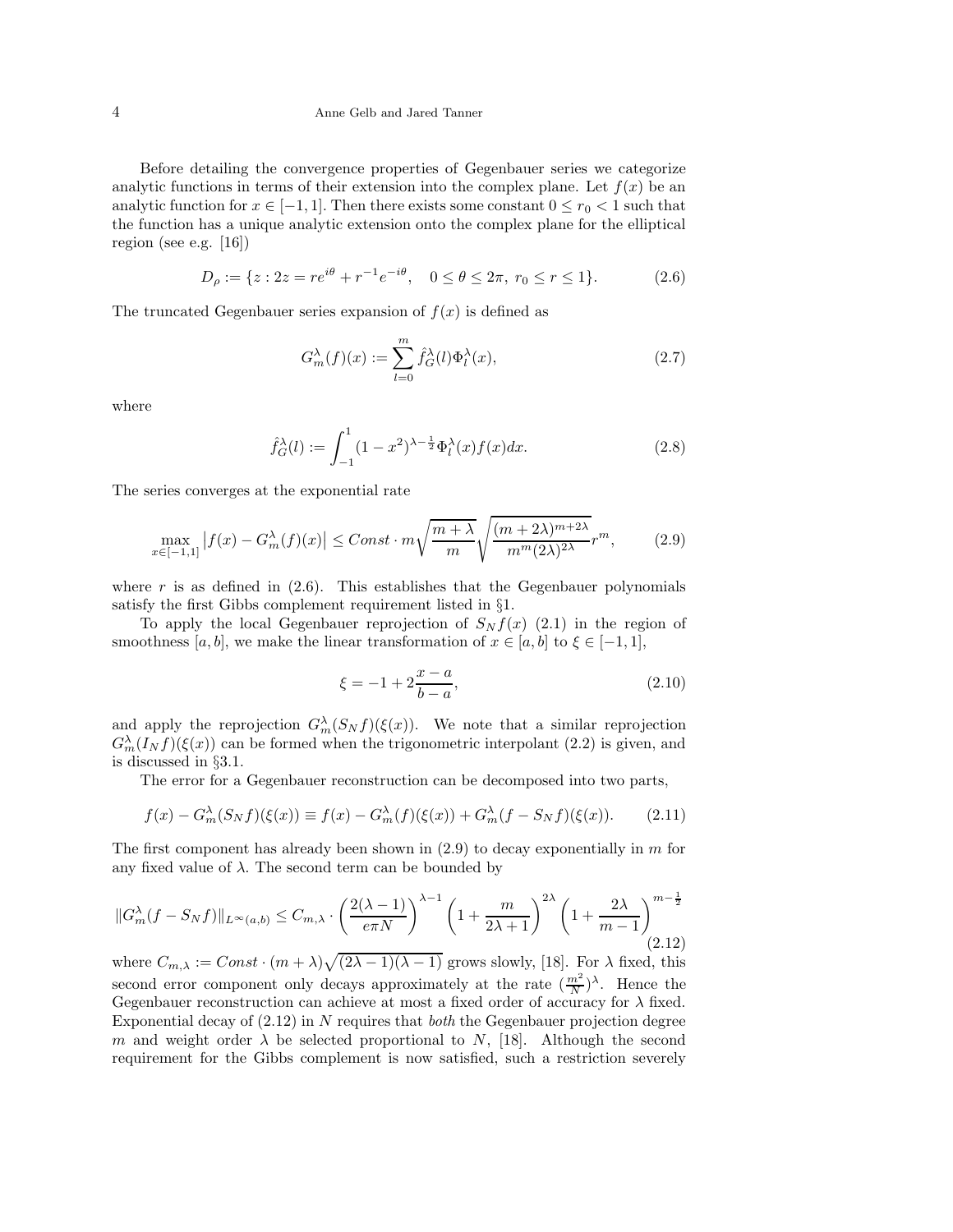inhibits the convergence rate in (2.9). Specifically, it was shown in [16] that to ensure the exponential convergence of (2.9) with  $\lambda = \gamma m \sim N$ , it was sufficient to select  $\gamma$ small enough such that

$$
\frac{(1+2\gamma)^{\frac{1+2\gamma}{2}}}{(2\gamma)^{\gamma}}r<1,
$$

where r is as defined in  $(2.6)$ . Recently it was demonstrated in [3, 13] that it is in fact necessary to have  $\gamma$  sufficiently small, otherwise the Gegenbauer series will diverge for part of the interval [a, b]. Although techniques have been developed in [12] and [13] to properly select the function dependent Gegenbauer parameters  $m$  and  $\lambda$ , the problem is more fundamental. For the Gegenbauer polynomials to satisfy both requirements of a Gibbs complement it is necessary to link the parameters  $\lambda = \gamma m \sim N$ . As a result, the Gegenbauer series converges to the power series expansion as N approaches infinity, [3]. This is a direct consequence of the Gegenbauer weight

$$
w_G^{\lambda}(\xi) := (1 - \xi^2)^{\lambda - \frac{1}{2}} \tag{2.13}
$$

becoming increasingly concentrated at the origin, which causes the projection to become more extrapalatory. Consequently, for Gegenbauer reconstruction with  $\lambda =$  $\gamma m \sim N$ , in the limit as  $N \uparrow \infty$ , convergence can only be guaranteed for functions which are analytic in the complex domain disk  $\{z : |z - (b + a)/2| \le (b - a)/2\}.$ 

To summarize the previous discussion, the susceptibility of the Gegenbauer reconstruction method to both round-off error and the Runge phenomenon can dramatically impair its convergence properties. Not only is accuracy reduced, but in some cases the method fails to converge at all. These weaknesses are attributed to the weight function for the Gegenbauer reconstruction,  $(2.13)$ , having the requirement that  $\lambda \sim N$ . Figure 2.1(a) displays how this weight function becomes more localized to the origin as  $\lambda$  increases. The resulting projection becomes more extrapalatory, causing the generalized Runge phenomenon discussed in [3]. In fact, it was proven in [3] that as the Gegenbauer weight parameter  $\lambda$  increases, the truncated Gegenbauer expansion approaches the power series approximation which is purely extrapalatory. An additional consequence, exhibited in Figure 2.1(b), is that the amplitude of the Gegenbauer polynomials grow rapidly, particularly as the boundaries  $x = \pm 1$  are approached. Hence the corresponding Gegenbauer coefficients (2.8) must decrease to values smaller than machine epsilon. The combination of large amplitude polynomials and extremely small coefficients leads to substantial round-off errors for even "moderate" values of m and  $\lambda$ , [12].

Since clearly the problems with the Gegenbauer reconstruction method are due to the localization of the weight function to the origin and subsequent growth of the Gegenbauer polynomials, it is desirable to develop new reprojection bases. In addition to the first two requirements for Gibbs complements listed in  $\S1$ , to alleviate the Runge phenomenon any new reprojection basis must approach a basis that is exponentially convergent for any function analytic on  $[-1, 1]$ , i.e. the third requirement yielding a robust Gibbs complement on page 2. Such bases will have corresponding weight functions that are not arbitrarily localized at the center, and consequently generate polynomials that are well conditioned in terms of their amplitudes.

Although we do not know how to obtain the optimal weight function, or even if there is one, we observe that a natural choice is one that uniformly weights as much of the region of smoothness as possible. For example, we seek a weight  $w(\xi)$  such that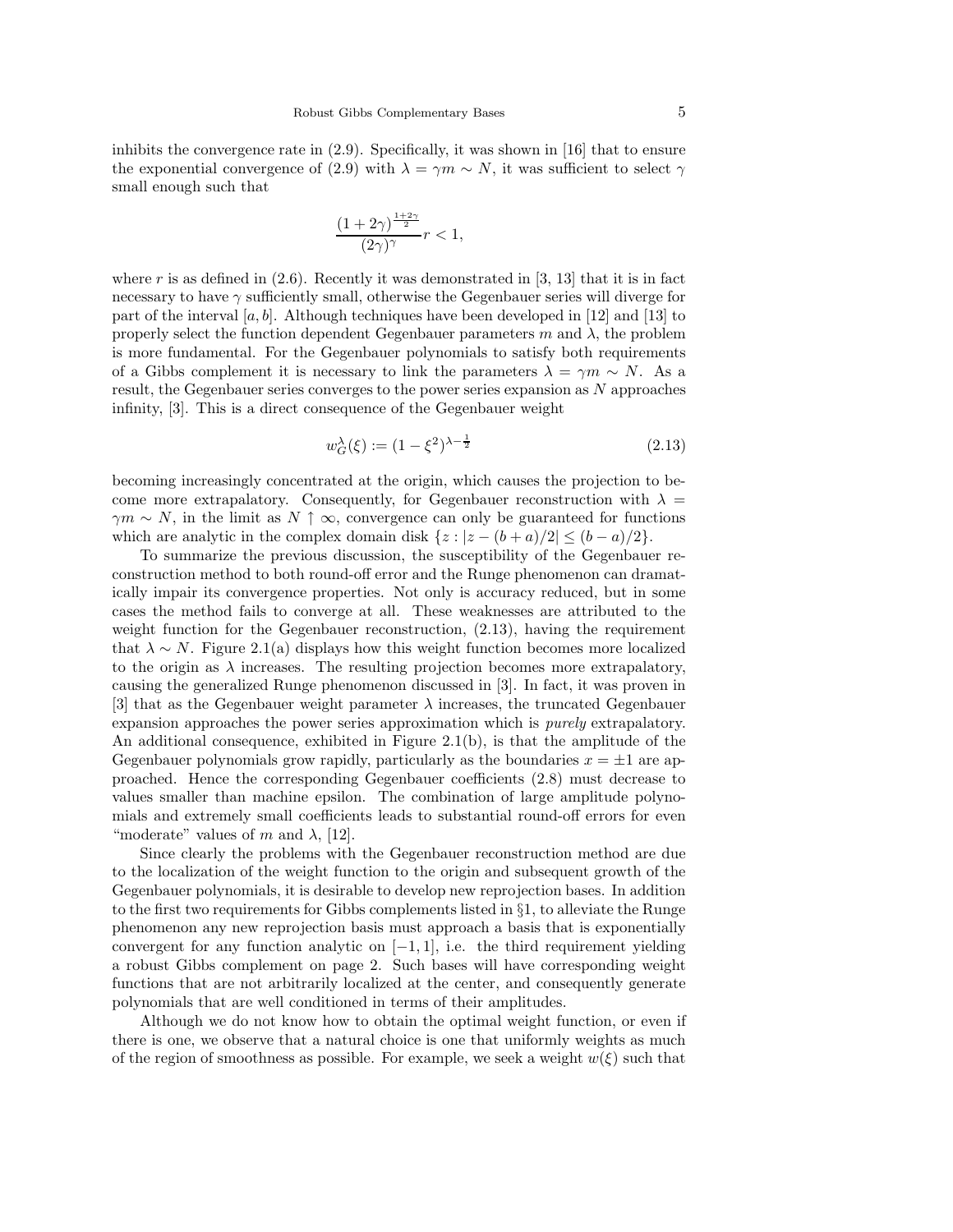

FIG. 2.1. (a) The Gegenbauer weight  $(1-\xi^2)^{\lambda-1/2}$  becoming increasingly narrow for increasing  $\lambda = 4, 8,$  and 12. (b) The amplitude of the Gegenbauer polynomials shown as contour lines of  $\log_{10} \max |\Phi_l^{\lambda}(\xi)|$  for  $\xi \in [-1,1]$ . The horizontal axis represents the weight order  $\lambda$ , and the vertical axis represents the polynomial order l. Note the rapid increase in the polynomial amplitude for both parameters.

 $w(\xi) = 1$  for a large portion of the interval and then smoothly decays to be nearly zero at  $\xi = \pm 1$ . This will be quantified in §3, where we introduce a generalization of the error for a general reprojection as discussed in [17]. We then construct a family of weights that yield both finite order and root exponential convergence rates. The family of weights culminates with the construction of an analytic weight, the Freud weight. We show that the corresponding Freud polynomial bases are a robust Gibbs complement yielding true exponentially convergent reconstructions.

It is important to note that the Gibbs complementary basis does not have to be a family of polynomials. However, to simplify the design and analysis of the reconstruction method, we will consider only polynomial choices.

**3.** A Robust Gibbs Complementary Basis. Consider a function  $f(x) \in$  $L^2[-1,1]$  that is analytic on an interval  $[a,b] \subset [-1,1]$ . We seek a high resolution approximation of  $f(x)$  for  $x \in [a, b]$  from either its truncated Fourier series (2.1) or trigonometric interpolant (2.2). Rather than using Gegenbauer polynomials, we formulate the reconstruction in terms of a general localized reprojection. To simplify the exposition we focus on the recovery from the truncated Fourier series (2.1). Later in §3.1 we detail the minor modifications required when the given data is the trigonometric interpolant (2.2).

We consider a family of robust Gibbs complementary bases  $\{\Psi_l^n\}_{l=0}^M$  which are orthonormal for the  $w^n(\cdot)$  weighted  $L^2[-1,1]$  inner product. The truncated series expansion of a function in terms of a robust Gibbs complementary basis is given by

$$
P_M^n(f)(x) := \sum_{l=0}^M \hat{f}^n(l)\Psi_l^n(x),\tag{3.1}
$$

where

$$
\hat{f}^{n}(l) := \int_{-1}^{1} \Psi_{l}^{n}(x) w^{n}(x) f(x) dx.
$$
\n(3.2)

Using the linear transformation  $(2.10)$ , we reproject the Fourier series  $(2.1)$  to the local region of smoothness  $[a, b]$  to obtain  $P_M^n(S_N f)(\xi(x))$ . The error after the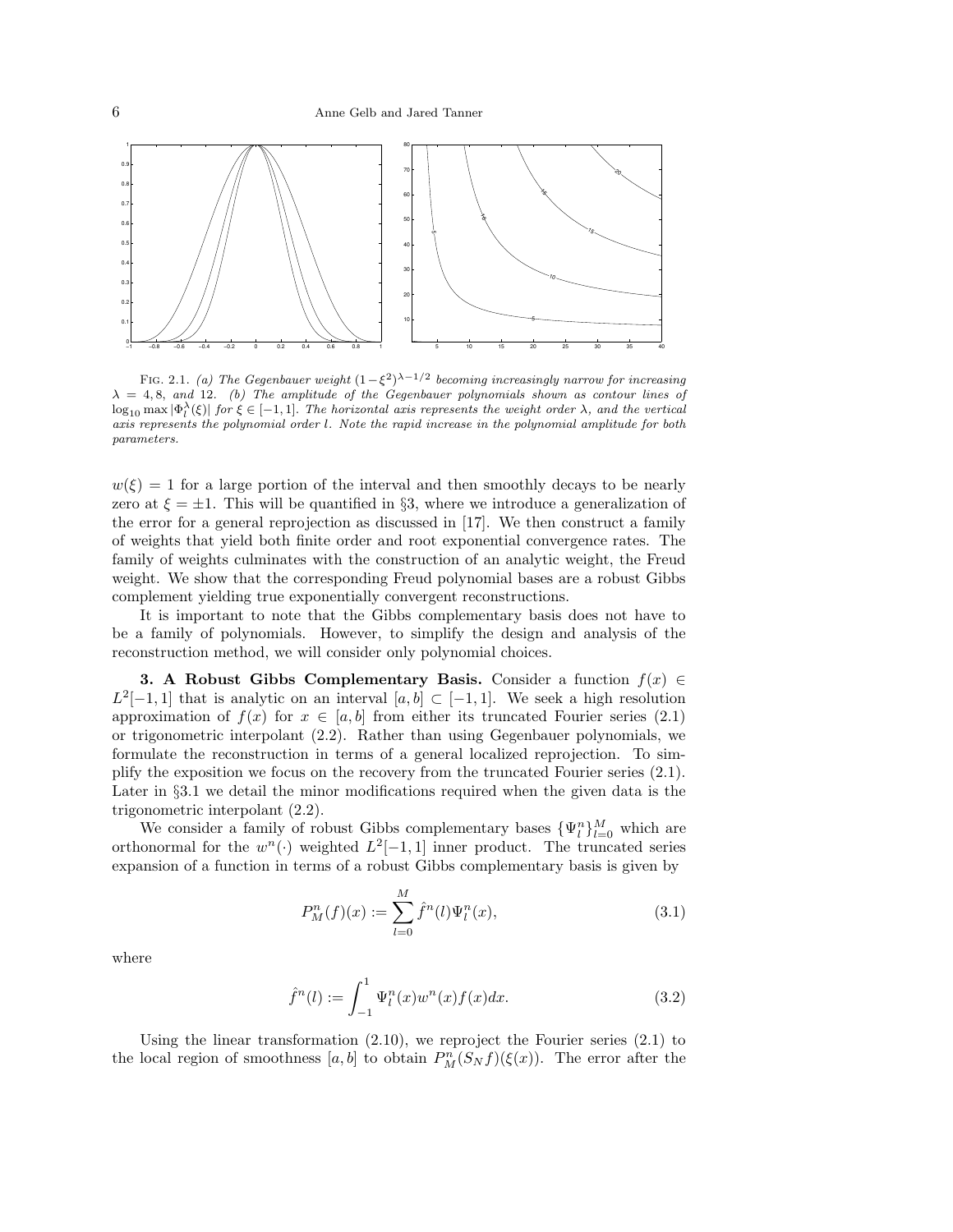reprojection can then be decomposed to separate the effects of the limited information in the original spectral projection,  $S_N f(x)$ , and the convergence properties of the new basis,  $\{\Psi_l^n(\cdot)\}_{l=0}^M$ . Specifically, by adding and subtracting the truncated approximation of the exact function in terms of the new basis, we arrive at

$$
Err_{[a,b]}(M, N, f, n) := f - P_M^n(S_N f) = f - P_M^n f + P_M^n (f - S_N f)
$$
  
=: 
$$
Trun_{[a,b]}(M, f, n) + Orth_{[a,b]}(M, N, f, n).
$$
 (3.3)

The first error component, the truncation error, is controlled entirely by the convergence properties of the new basis, not on the degree of the original projection  $N$ . (This error was originally called the regularization error in [18].) The second component is a measure of the near orthogonality of the spaces  $P_M^n$  and  $I - S_N$ .

To bound the truncation error, recall that the first requirement of a Gibbs complement implies that for every  $f(\cdot)$  analytic on [a, b] there exists some  $\rho(f, n) \equiv \rho_n > 1$ and  $C(M, n)$  such that

$$
|Trun_{[a,b]}(M,f,n)| \le \max_{\xi \in (-1,1)} |f(\xi) - P_M^n(f(\xi))| \le C(M,n) \cdot \rho_n^{-M},\tag{3.4}
$$

where  $C(M, n)$  is at most  $\mathcal{O}(\max(M, n)^{\beta})$  for finite  $\beta > 0$ . Examples of a basis where this exponential convergence is obtained include the Gegenbauer polynomials for a fixed weight order  $\lambda$ , or more generally, any basis where  $\Psi_l^n(\cdot)$  is a polynomial of degree l that is orthogonal under a weight that is strictly positive for all but a set of measure zero in  $[-1, 1]$ , i.e.,  $w^{n}(\xi) > 0$  a.e., [9].

We now turn to the orthogonality error which quantifies the effects of possessing only a limited amount of information about the function of concern,  $f(\cdot)$ . This is realized by measuring the orthogonality of the reprojection space  $P_M^n$  and the space containing the information about the function we seek to recover that is not known,  $I - S_N$ , which being small indicates that the reprojection does not attempt to utilize the unknown information. Hence, the second requirement for a Gibbs complementary indicates that the orthogonality error will decay exponentially. To enforce this decay for a given reprojection weight we seek to bound the error

$$
Orth_{[a,b]}(M, N, f, n) := P_M^n(f - S_N f)
$$
  
= 
$$
\sum_{l=0}^M \Psi_l^n(\xi) \int_{-1}^1 w^n(y) \Psi_l^n(y) (f(x(y)) - S_N f(x(y))) dy
$$
  
= 
$$
\sum_{l=0}^M \sum_{|k|>N} \hat{f}_k \Psi_l^n(\xi) \int_{-1}^1 e^{i\pi k x(y)} w^n(y) \Psi_l^n(y) dy.
$$
 (3.5)

Note that the unacceptably slowly decaying Fourier coefficients,  $\hat{f}_k$ , are weighted by the inner product

$$
\int_{-1}^{1} e^{i\pi kx(y)} w^n(y) \Psi_l^n(y) dy = e^{i\pi k(b+a)/2} \int_{-1}^{1} e^{i\frac{k\pi(b-a)}{2}y} w^n(y) \Psi_l^n(y) dy, \tag{3.6}
$$

which is simply the Fourier coefficient of  $w^n(y)\Psi_l^n(y)$ ,

$$
\widehat{w^n \Psi_l^n}(\kappa) = \int_{-1}^1 w^n(y) \Psi_l^n(y) e^{-i\pi\kappa y} dy.
$$
\n(3.7)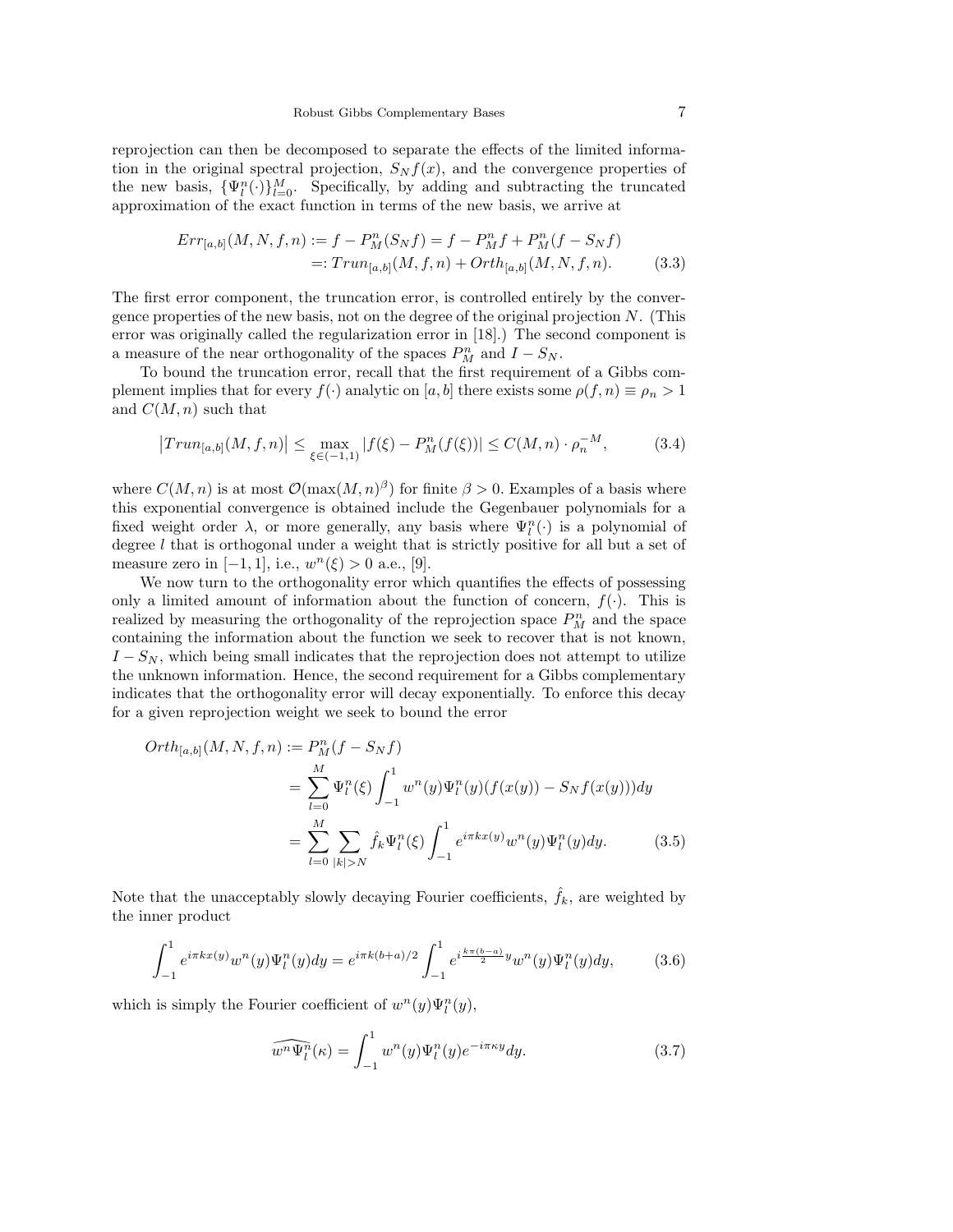Here we have defined an effective coefficient number  $\kappa := -k\frac{b-a}{2}$ , which is k scaled by the fraction length of the interval,  $\frac{b-a}{2}$ . The orthogonality error is then dictated by

$$
|Orth_{[a,b]}(M,N,f)| \leq \sum_{l=0}^{M} \sum_{|k|>N} |\hat{f}_k| \, \|\Psi_l^n\|_{L^{\infty}[-1,1]} \left| \widehat{w^n \Psi_l^n} \left( -k \frac{b-a}{2} \right) \right|, \tag{3.8}
$$

where the decay of  $\widehat{[w^n\Psi^n_l}(\kappa)|$  can be controlled by the smoothness of the underlying weight function, [14]. As stated in §2, the portion of the Gegenbauer reconstruction error which corresponds to the orthogonalization error (2.12) only decays exponentially in N if the Gegenbauer weight order  $n = \lambda$  is selected proportional to N. This is a direct consequence of the finite regularity of the Gegenbauer weight (2.13) when extended periodically by zero. Hence there is only a finite order decay of (3.7) for fixed  $\lambda$ . As stated previously, the Gegenbauer series series approaches the power series as  $\lambda$  increases with N [3]. As an overall consequence, the limit of the decay constants in the truncation error (3.4) approaches one, i.e.,  $\rho_{\lambda} \downarrow 1$  as  $\lambda \uparrow \infty$ . Moreover, this implies that the Gegenbauer reconstruction method is only guaranteed to converge in the reprojected interval  $[a, b]$  if the function is analytic in the complex domain disk  ${z : |z - (b + a)/2| \le (b - a)/2}$ , rather than just being analytic on the strip [a, b].

To avoid this pitfall we impose an additional constraint in constructing a robust Gibbs complementary; that is that the non-negative weight functions  $w^n(.)$  converge to a weight function  $w^{\infty}$  whose associated orthogonal polynomials  $\{\Psi_l^{\infty}\}_{l=0}^M$  form a basis that satisfies the first requirement of being a Gibbs complement. This requirement enforces that the convergence properties of the new reprojection basis converge to those of polynomials which are orthogonal with respect to the weight  $w^{\infty}$ , i.e., in (3.4) we have  $\rho_n \to \rho_\infty > 1$ . This is easily proven inductively using the repeated application of the dominated convergence theorem, [8], and relying on the property of orthogonal bases that every fixed element of the Gibbs complementary basis and limiting basis is bounded in  $[-1, 1]$ . However, the proof does not hold for the Gegenbauer basis as  $\lambda \uparrow \infty$  since the weights (2.13) approach zero almost everywhere; and as a result, the limiting weight does not have an associated set of orthogonal polynomials. Rather, it was shown in [3] that as  $\lambda$  increases, the Gegenbauer polynomials  $\Phi_l^{\lambda}(x)$ converge to  $c_l x^l$  for some constant  $c_l$ , and the Gegenbauer coefficients  $\hat{f}_G^{\lambda}(l)$  converges to  $\frac{1}{l!c_l}f^{(l)}(0)$ . These combined results show that for increasing  $\lambda$ , the Gegenbauer series expansion of a function converges to its power series, resulting in the generalized Runge phenomenon, [3].

On the other hand, the convergence properties of a robust Gibbs complementary basis approach those of the limit basis which does not suffer from the Runge phenomenon. Hence for sufficiently large original projection order  $N$ , the reprojection will yield an accurate approximation of a function once the reprojection polynomial order  $M$  is sufficiently large to resolve it. We compile the properties of a robust Gibbs complement in the following definition:

DEFINITION 3.1. A robust Gibbs complementary basis satisfies the following properties:

- 1. For a function analytic on the interval [−1, 1], the expansion of the function in the orthogonal reprojection basis is exponentially convergent.
- 2. The projection of the high modes in the original basis on the low modes in the new basis is exponentially small.
- 3. As the order of the original projection N increases, the weight function of the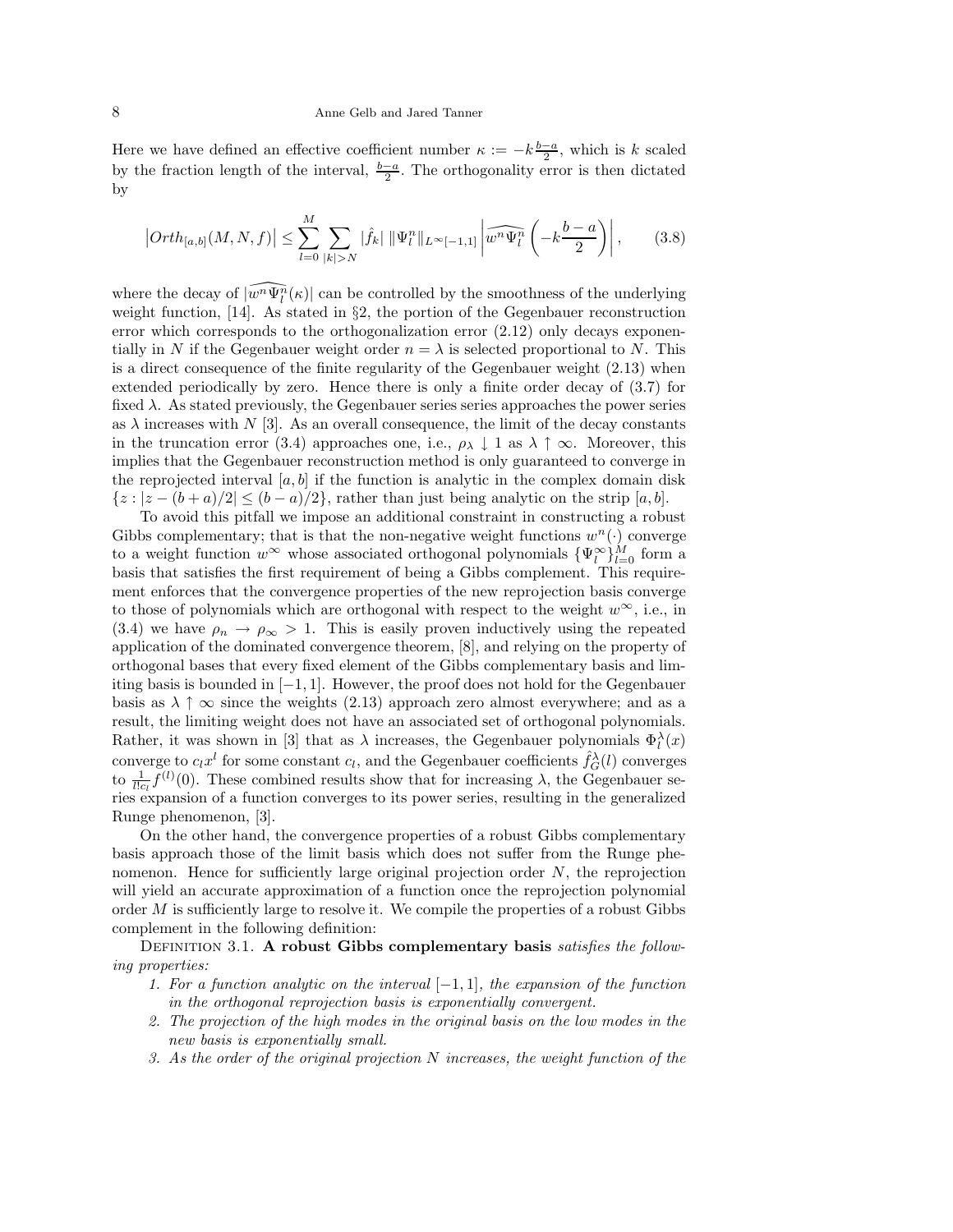orthogonal reprojection basis converges to a weight whose associated orthogonal polynomial basis satisfy the first requirement.

We note in the third requirement that the weight function has parameters that depend on the order of original projection terms N. Hence we are really referring to a family of weight functions rather than one particular weight function.

Before constructing examples of robust Gibbs complements we detail the minor modification in the analysis when given the trigonometric interpolant (2.2) rather than the spectral projection (2.1).

3.1. Approximation of a piecewise smooth function from its equidistant samples. The reprojection method proposed above for the recovery of a function from its truncated Fourier series works equally well when the given information consists of equidistant samples, or equivalently the trigonometric interpolant of the function, (2.2). The reprojection  $P_m^n(S_N f)(x(\xi))$  is simply replaced by

$$
P_M^n(I_N f(x(\xi))) = \sum_{l=0}^M \widehat{I_N f_l^n} \Psi_l^n(x(\xi)),
$$
\n(3.9)

where

$$
\widehat{I_Nf_l^n} := \int_{-1}^1 \Psi_l^n(\xi) w^n(\xi) I_N f(x(\xi)) d\xi.
$$

The error is again decomposed into the truncation and orthogonalization error in the same fashion as  $(3.3)$ . The truncation error is unchanged, but  $f_k$  is replaced by  $\tilde{f}_k$  in the orthogonalization error bound (3.8). As before, the fundamental issues determining the convergence are the convergence properties of the new basis and the near orthogonality of the spaces  $P_M^n$  and  $I - I_N \equiv I - S_N$ . In fact, a slightly larger orthogonality error bound achieved by using  $|\hat{f}_k|, |\tilde{f}_k| \leq ||f||_{L^1[-1,1]},$ 

$$
\left|\text{Orth}_{[a,b]}(M,N,f,n)\right| \le \|f\|_{L^1[-1,1]} \sum_{l=0}^M \sum_{|k|>N} \|\Psi_l^n\|_{L^\infty[-1,1]} \left|\widehat{w^n \Psi_l^n}\left(-k\frac{b-a}{2}\right)\right|,\tag{3.10}
$$

is valid for either the recovery from the truncated Fourier series or the trigonometric interpolant. We now turn to constructing an example of a robust Gibbs complement which suffers little from round-off errors.

3.2. An example of a robust Gibbs complement. Before constructing an example of a robust Gibbs complement we list two additional desirable properties for the weight function of a reprojection basis: first, that it utilizes as much of the region of smoothness as possible, and second, that the maximum amplitudes of the associated low order reprojection polynomials  $(l = 0, 1, \ldots, M)$  increase at most only slowly with the order of the polynomial. The reason for the first property is to incorporate in the reprojection as much information about the smooth portion of the function as possible. The second property is selected both to decrease the orthogonality error in the bound (3.8), as well as to make the reprojection less susceptible to numerical round-off error. In particular, for the Gegenbauer polynomials it has been shown that the rapid decay of the coefficients (3.7) is sufficient to overcome the growth of the Gegenbauer polynomials magnitude, resulting in an exponentially decaying orthogonality error, [16]. Yet in numerical implementations, round-off error causes the decay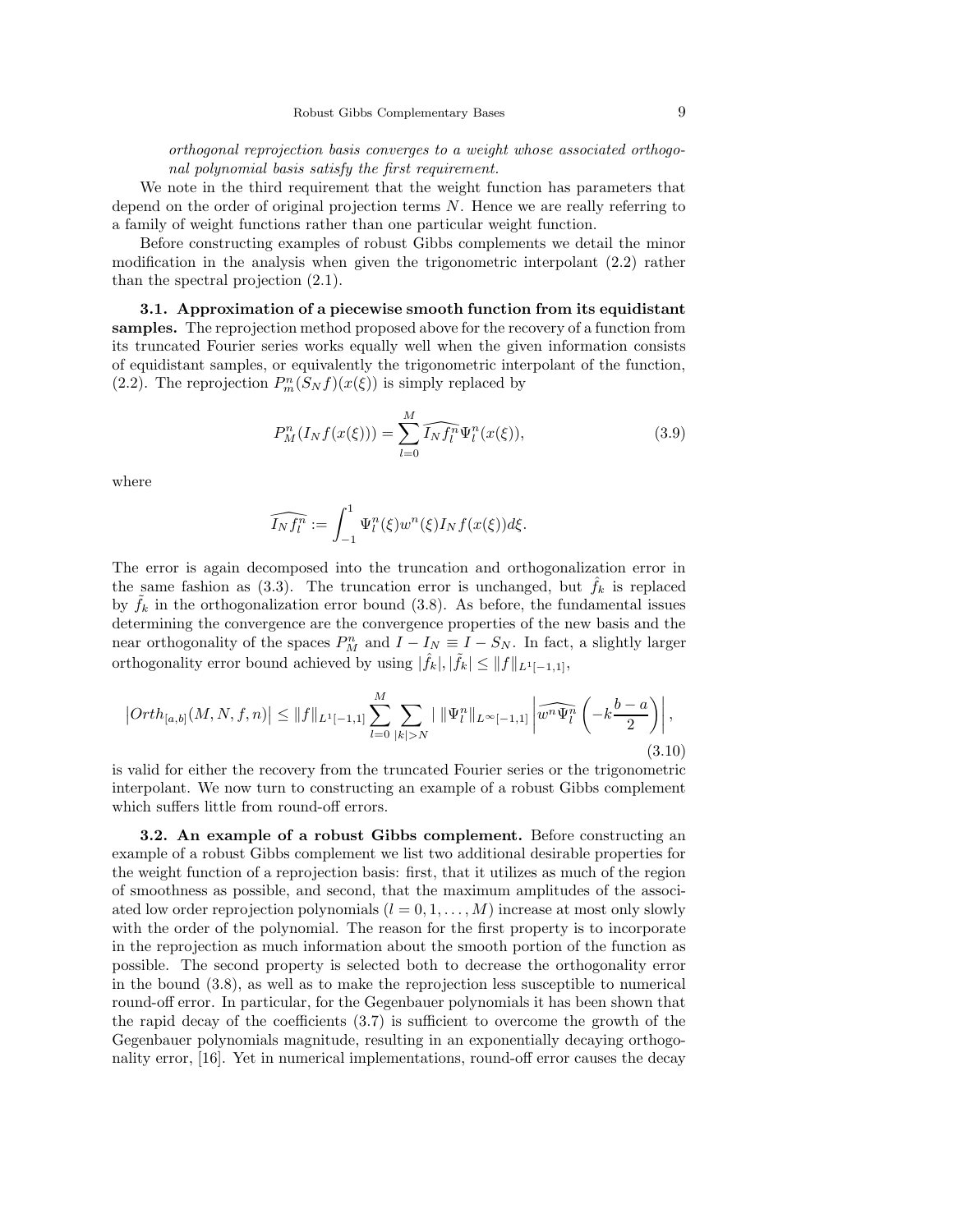of  $(3.7)$  to be truncated at machine epsilon (see e.g. [12]). This limits the number of terms available in the reprojection,  $M$ , and as a result reduces the achievable accuracy in the reconstruction. Moreover, for moderately oscillatory functions the number of terms required to resolve the function can become large, resulting in the poorly conditioned polynomials due to  $\lambda \sim N$ , as is apparent from Figure 2.1(b).

These two desirable properties are intimately related, and in addition to satisfying the third requirement of a robust Gibbs complement, can be achieved by selecting a weight function for a reprojection basis that will approach  $\chi_{(-1,1)}$  as the original projection order N increases. As the weight goes toward  $\chi_{(-1,1)}$ , the convergence properties of the robust Gibbs complement approaches that of the Legendre polynomials,  $w_G^{1/2} = \chi_{(-1,1)}$ , which is well known to yield exponential convergent truncated series approximations for analytic functions on  $[-1, 1]$ . As a consequence of this nearly uniform weight, the corresponding polynomials also maintain a significantly smaller maximum amplitude than do the Gegenbauer polynomials. Moreover, later we construct a weight where the maximum amplitude for a fixed degree polynomial decreases as the projection order  $N$  increases. This property then suggests that the growth rate of the reprojection basis, where the degree of the polynomial  $M$  grows with  $N$ , is "moderate enough" so that round-off error does not become an inhibiting factor. We note that although clearly some classical orthogonal polynomials have weights which nearly uniformly weight the region of smoothness, such as the Legendre polynomials with weights (2.13) for  $\lambda = \frac{1}{2}$ , they do not satisfy the second requirement of being Gibbs complementary [16]. Rather than use the Legendre weight directly, we develop a family of weights that converge to the Legendre weight, yet which satisfy the second property of a Gibbs complement.

3.2.1. Reconstruction bases from finitely regular weight functions. Before constructing a robust Gibbs complementary basis, we briefly describe how a family of alternative finite order bases can be developed, i.e., we relax the first requirement of a Gibbs complement and seek to recover only finite order accuracy. As mentioned before, although it is attractive to use the Gegenbauer weight (2.13) and corresponding Gegenbauer polynomials as a family of reprojection bases, they are not robust in reconstruction. This lack of robustness becomes most striking when considering the diagonal limit, where the weight and polynomial orders,  $\lambda$  and M respectively, grow proportionally with the degree of the original projection  $N$  [3]. As proposed in [12], this problem can be alleviated by relaxing the second condition of the Gibbs complement from being exponentially convergent to being only finitely convergent. The Gegenbauer polynomials are still used in reconstruction, but  $m$  and  $\lambda$  are limited to reduce the effects of round-off error, resulting in fixed finite order approximations. Although this strategy can be implemented successfully, using the Gegenbauer reconstruction method for finite order accuracy is computationally inefficient. From the discussion above we recognize that other weights can be constructed which will in addition have the advantage of satisfying the third requirement of a robust Gibbs complement. The reconstruction methods produced from these finite order weights are better conditioned and less susceptible to round-off error than the Gegenbauer weights (2.13). Examples of weights that generate such finite order robust Gibbs complements are

$$
w^{c}(\xi) := \begin{cases} 1, & |\xi| \le \xi_0, \\ c(\xi), & \xi_0 < |\xi| \le 1, \end{cases}
$$
 (3.11)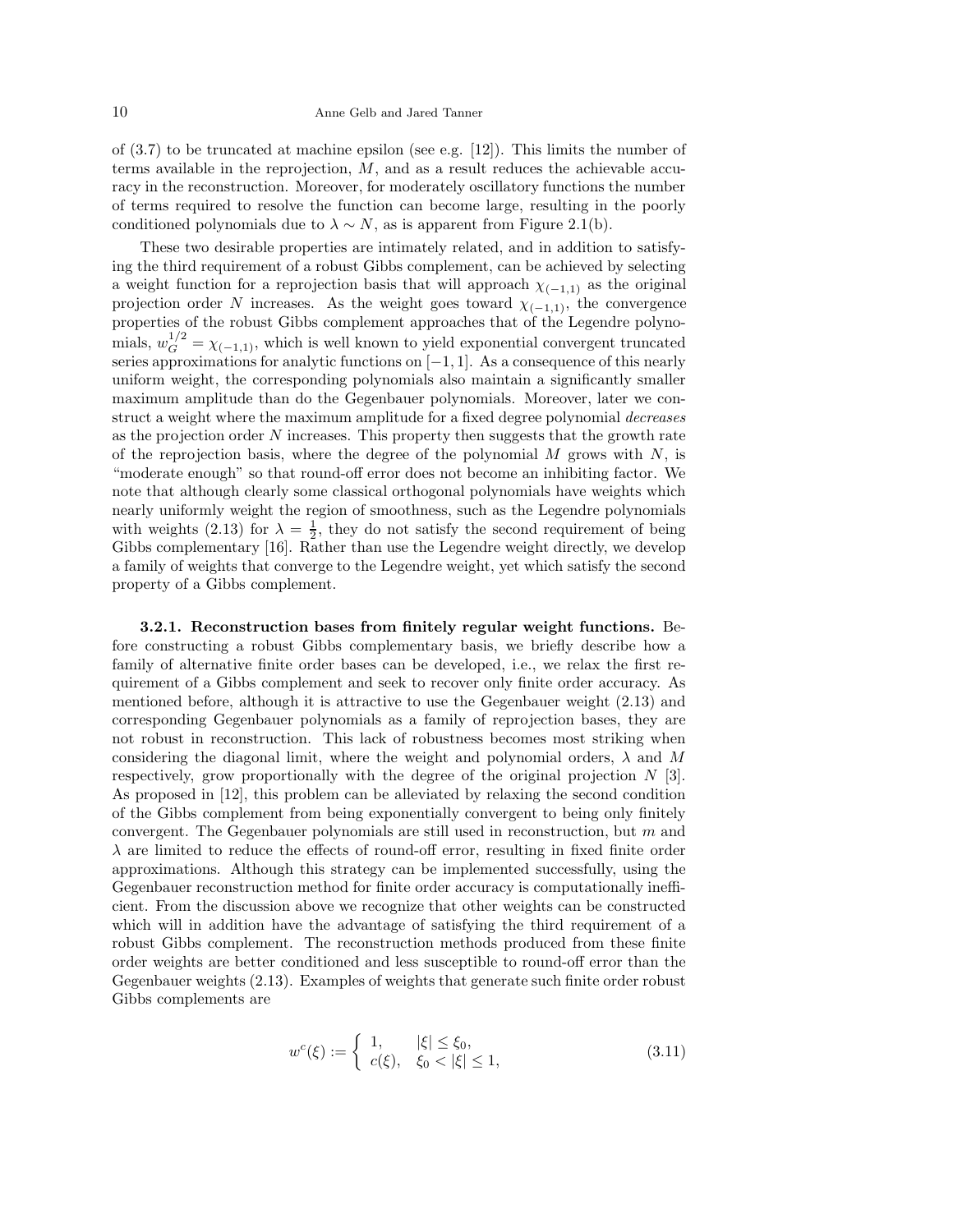with  $c(\cdot)$  selected to smoothly connect one for  $|\xi| \leq \xi_0$  to zero for  $|\xi| > 1$ . Such functions have been developed in the construction of classical filters, with the most common being the raised cosine,  $c_{rc}(\xi) := \frac{1}{2} \left( 1 + \cos \left( \pi \frac{\xi - \xi_0}{1 - \xi_0} \right) \right)$ , and sharpened raised cosine,  $c_{src}(\xi) := c_{rc}^4(\xi)(35 - 84c_{rc}(\xi) + 70c_{rc}^2(\xi) - 20c_{rc}^3(\xi))$ . Furthermore, the weight can be designed to approach  $\chi_{(-1,1)}$  by selecting the translate  $\xi_0$  to approach one as the original projection order increases, i.e.  $\xi_0 \uparrow 1$  as  $N \uparrow \infty$ .

We add that such a reprojection basis designed to recover a finite order approximation has certain advantages over the classical non-adaptive filtered Fourier reconstruction. Specifically, the  $L_{\infty}$  error will maintain the finite order of the reconstruction throughout the interval, i.e., the approximation near the end points will not deteriorate as it does for filtered reconstructions. While there are many applications where a finite order reconstruction is "good enough", our goal here is to design weights to satisfy all of the robust Gibbs complement requirements.

3.2.2. Reconstruction bases from Gevrey regular weight functions. Another possible weight function to consider is an infinitely differentiable compactly supported cutoff function. For example, it was shown in [23] that

$$
w^G(\xi) := \exp\left(\frac{\xi^2}{\xi^2 - 1}\right) \tag{3.12}
$$

has Fourier coefficients that decay at the root exponential rate,

$$
\hat{w}_k^G \leq Const \exp(-\eta \sqrt{|k|}), \quad \eta > 0,
$$

and consequently (3.7) also decays root exponentially (details are presented in Appendix  $\S$ A). The space of compactly supported infinitely differentiable functions is usually catalogued in terms of Gevrey regularity, with (3.12) serving as an example of a Gevrey regular function. Using such compactly supported weights will only allow an overall root exponential accuracy in the reprojection, instead of the desired true exponential accuracy which is achievable in theory through Gegenbauer reconstruction. Hence we will not pursue their construction further. We note, however, that there are certain advantages to using compactly supported weight functions. In particular, they would allow for more straight forward mathematical manipulation, i.e., no boundary terms in (3.16).

3.2.3. Reconstruction bases from Freud weight functions. We now proceed with the development of a family of weights which will yield an exponentially convergent robust Gibbs complement. Following the line of thought in [24], we abandon strict compact support, and illustrate how a properly localized analytic weight allows for true exponential accuracy. Although we are not aware of the optimal weight for the robust Gibbs complement, we propose a weight that converges to  $\chi_{(-1,1)}$  and yields an overall exponential error decay. In this way, not only will the occurrence of the Runge phenomenon be completely removed, but we also hope to limit the growth of the corresponding polynomials, which will reduce the potential of round-off error. Throughout the remainder of this paper we focus on the family of Freud weights,

$$
w_F^n(\xi) := e^{-c\xi^{2n}} \qquad \text{for} \quad n \in \mathbb{Z}^+.
$$
 (3.13)

The orthogonal polynomials resulting from the Freud weights have been extensively studied since the early 1970s when Freud proposed them in [9] as the natural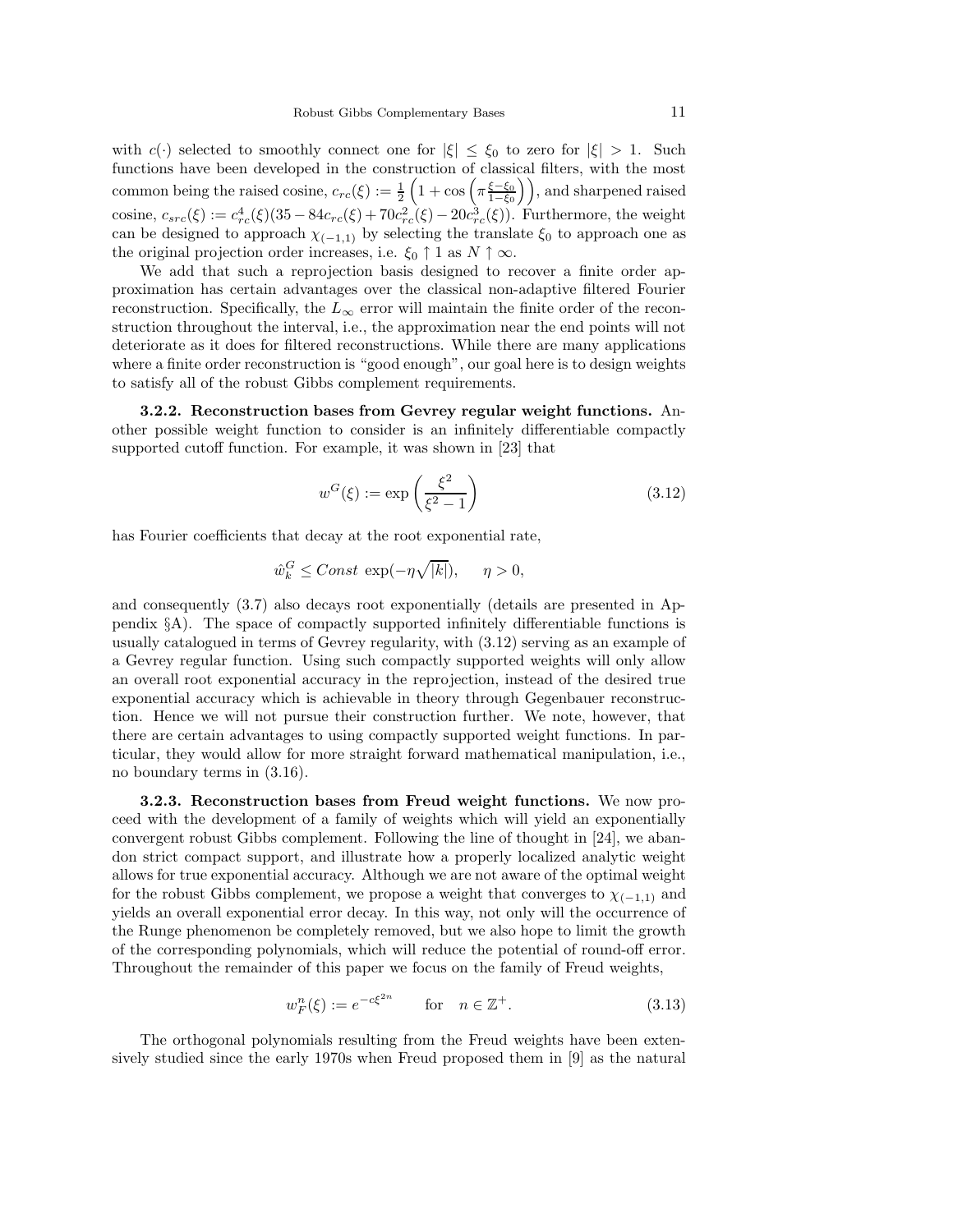### 12 Anne Gelb and Jared Tanner

extension of Hermite polynomials  $(n = 1)$ . However they remain much less understood than the Gegenbauer polynomials. In particular, the precise behavior of the convergence rate constants,  $\rho(f, w_F^n)$  in (3.4), and the three term recursion relationships for their iterative construction are not known for general  $n$ . Moreover, although we are considering reprojection bases that are orthonormal over the finite interval, the Freud polynomials are taken to be orthogonal over the real line. Despite these complications, by properly selecting the parameters  $c$  and  $n$  of the Freud weights, we can obtain an orthogonal polynomial basis that satisfies the properties of a robust Gibbs complementary basis. It is beyond the scope of this paper to fully develop the properties of the Freud polynomials, instead we seek to illustrate the relevant properties for moderate order polynomials analytically, and where necessary numerically.

Let us consider the Freud weight (3.13) with parameters

$$
n \equiv n(N) := \text{round}\left(\sqrt{N\frac{b-a}{2}} - 2\sqrt{2}\right), \text{ and } c := -\ln(\epsilon). \tag{3.14}
$$

Here  $\epsilon \ll 1$  is the amplitude of the weight at  $\xi = \pm 1$ , and the term  $\frac{b-a}{2} \le 1$  accounts for the dilation to the region of smoothness  $[a, b]$  to give the effective number of wavelengths found in the smooth interval. The first requirement that the reprojection basis yield an exponentially convergent approximation for analytic functions is satisfied due to the weight being non-negative, [9]. The third requirement is clearly satisfied as the weights approach the Legendre weight  $w_G^{1/2} := \chi_{(-1,1)}$  as  $N \uparrow \infty$ . Before turning to the remaining (second) requirement, we illustrate the evolution of the Freud weight for increasing  $N$  in Figure 3.1(a), and show the corresponding growth rate of the polynomials in Figure 3.1(b). In contrast to the Gegenbauer weight, which becomes increasingly narrow as  $N$  increases, notice that the Freud weight with parameters (3.14) is increasingly uniform over  $(-1, 1)$  and converges to the Legendre weight. Moreover, for a fixed order polynomial  $l$ , the maximum amplitude of its corresponding polynomial *decreases* as  $n$  increases. This self-regularizing property dramatically reduces the round-off error in numerical implementations.



FIG. 3.1. (a) The Freud weight  $\exp(-c\xi^{2n})$  with parameters (3.14) and  $\epsilon = 10^{-24}$  becomes increasingly wider for increasing  $n = 2, 4$ , and 6. (b) Contour lines of  $\log_{10} \max |\Psi_l^n(\xi)|$  for  $\xi \in$ [−1, 1] with horizontal axis the weight order n and vertical axis the polynomial order l. Note that for l fixed, the maximum amplitude decreases as n increases.

To establish overall exponential convergence it remains to establish that for sufficiently low order the Freud polynomials, which will serve as the reprojection basis, are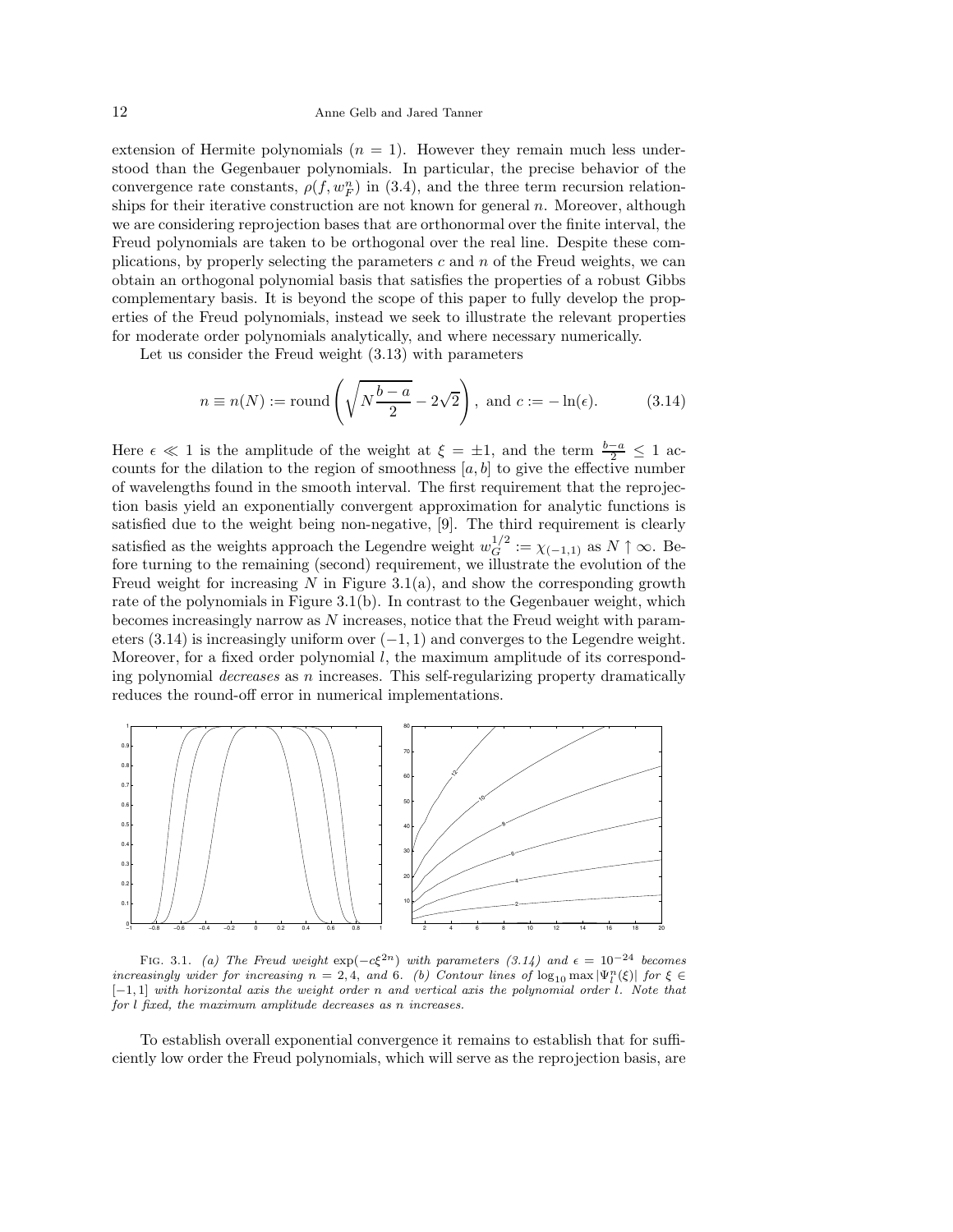nearly orthogonal to the original basis, the complex exponentials  $\{\exp(i\pi kx)\}_{|k| \leq N}$ . More precisely, we must establish that (3.7) is exponentially small for  $l = 0, 1, ..., M$ and  $|k| \geq N$ . Unfortunately, the incomplete knowledge about the Freud polynomials prevents us from proving this result directly. Yet rather than use a Gevrey regular weight (3.12), which allows a fully rigorous proof of root exponential convergence, or a finitely regular weight (3.11), which yields a proof of finite order convergence, we submit both analytical and numerical evidence that strongly suggest the true exponential decay of (3.7) using the Freud weight (3.13) with properly selected parameters  $(3.14).$ 

To establish the decay of (3.7) for the Freud weight, we separate the effects of smoothness and the localization to  $|\xi| < 1$  for the quantity  $w_F^n(\xi)\Psi_l^n(\xi)$ . First we consider the integral taken over the real line and apply s consecutive integration by parts to obtain

$$
\int_{-\infty}^{\infty} w_F^n(y) \Psi_l^n(y) e^{-i\pi \kappa y} dy = (-i\pi \kappa)^{-s} \int_{-\infty}^{\infty} e^{-i\pi \kappa y} \frac{d^s}{dy^s} \left( w_F^n(y) \Psi_l^n(y) \right) dy, \quad (3.15)
$$

where  $\kappa = -k\frac{b-a}{2}$  has been previously defined. This integral can be bounded by separating the right hand side into integrals for  $|y| \le 1$  and  $|y| > 1$  yielding

$$
(-i\pi\kappa)^{-s}\int_{-\infty}^{\infty}e^{-i\pi\kappa y}\frac{d^s}{dy^s}\left(w_F^n(y)\Psi_l^n(y)\right)dy = I_1 + I_2,
$$

where

$$
I_1 := (-i\pi\kappa)^{-s} \int_{|y| \le 1} e^{-i\pi\kappa y} \frac{d^s}{dy^s} \left(w_F^n(y)\Psi_l^n(y)\right) dy
$$

and

$$
I_2 := (-i\pi\kappa)^{-s} \int_{|y|>1} e^{-i\pi\kappa y} \frac{d^s}{dy^s} \left(w_F^n(y)\Psi_l^n(y)\right) dy.
$$

As explained in Appendix §A, for  $w_F^n(y)\Psi_l^n(y)$  analytic, the portion where  $|y| \leq 1$  can be controlled by its regularity. Specifically, for  $\eta > 0$  we have

$$
(-i\pi\kappa)^{-s}\int_{|y|\leq 1}e^{-i\pi\kappa y}\frac{d^s}{dy^s}\left(w_F^n(y)\Psi_l^n(y)\right)dy \leq Const \cdot |\kappa|^{\frac{1}{2}}e^{-\pi\eta|\kappa|}.
$$

We can then bound (3.15) by

$$
\left|\int_{-\infty}^{\infty} w_F^n(y)\Psi_l^n(y)e^{-i\pi\kappa y}dy\right| \leq Const \cdot |\kappa|^{\frac{1}{2}}e^{-\pi\eta|\kappa|}+(\pi|\kappa|)^{-s}\int_{|y|>1}\left|\frac{d^s}{dy^s}\left(w_F^n(y)\Psi_l^n(y)\right)\right|dy.
$$

Since the left hand side can be bounded from below by

$$
\left|\int_{-1}^1 w_F^n(y)\Psi_l^n(y)e^{-i\pi\kappa y}dy\right|-\left|\int_{|y|>1} w_F^n(y)\Psi_l^n(y)e^{-i\pi\kappa y}dy\right|\leq \left|\int_{-\infty}^\infty w_F^n(y)\Psi_l^n(y)e^{-i\pi\kappa y}dy\right|,
$$

the final bound for (3.7) is obtained by

$$
\left|\widehat{w_F^m \Psi_l^n}(\kappa)\right| \leq Const \cdot |\kappa|^{\frac{1}{2}} e^{-\pi \eta |\kappa|} \tag{3.16}
$$
\n
$$
+ Const \cdot \int_{y=1}^{\infty} |w_F^n(y)\Psi_l^n(y)| \, dy + (\pi |\kappa|)^{-s_{min}} \int_{|y|>1} \left|\frac{d^{s_{min}}}{dy^{s_{min}}} (w_F^n(y)\Psi_l^n(y))\right| dy.
$$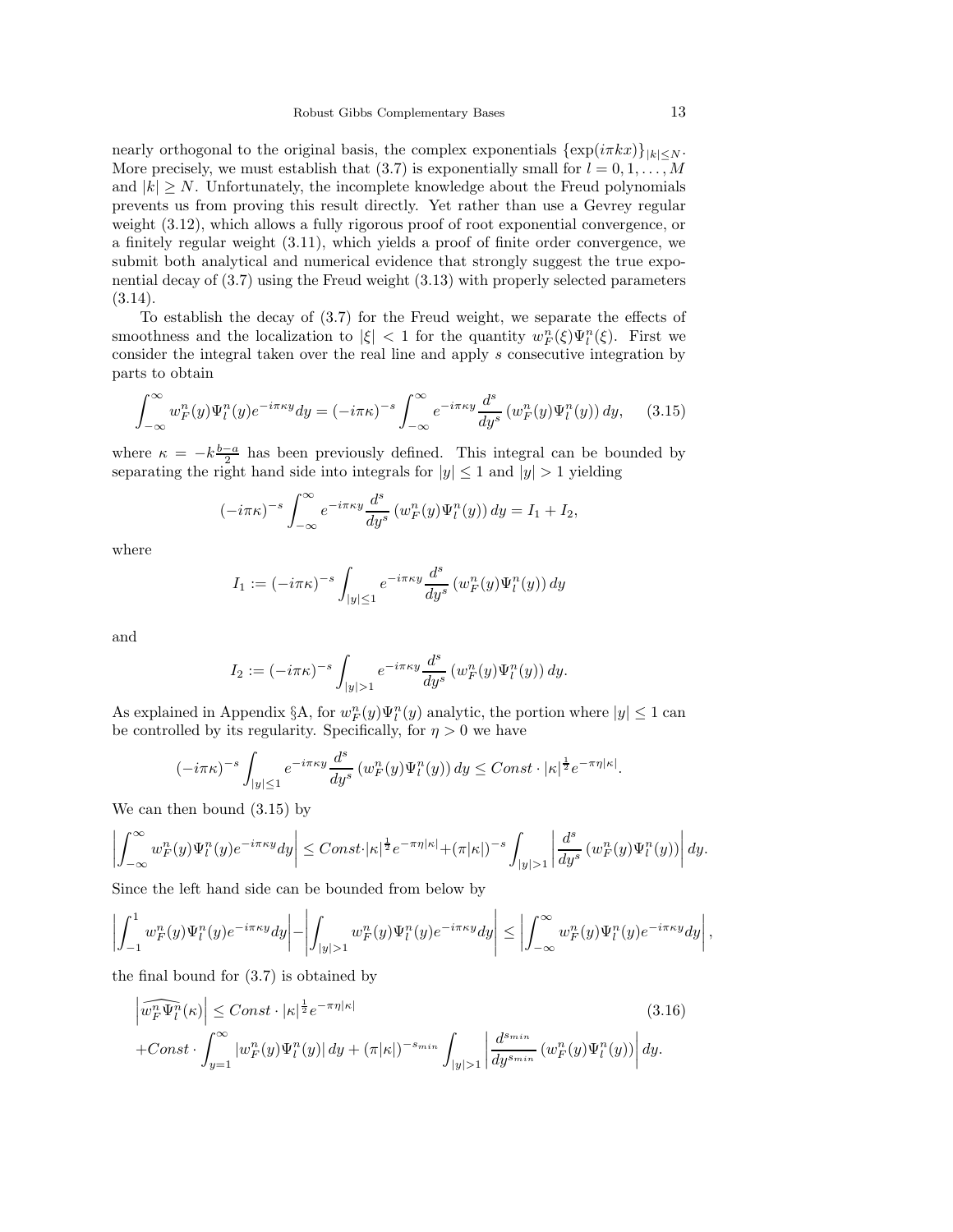Here  $s_{min} := \pi \eta |\kappa|$  where  $\eta > 0$  is determined using (A.1).

Lacking more precise knowledge about the Freud polynomials, such as the three term recursion relationship coefficients, the authors are not aware of a technique to bound the decay of  $w_F^n(y)\Psi_l^n(y)$  for  $y>1$ , and as a result prove that  $\left|\widehat{w_F^n\Psi_l^n}(\kappa)\right|$  is exponentially small for  $l = 0, 1, ..., M$  and  $|k| \geq N$ . Nevertheless, it is intuitively clear that for the parameter c in  $(3.14)$  sufficiently large compared to the size of M, the integrals on the right hand side of (3.16) can be made exponentially small by connecting parameters  $c$  to  $N$ . Alternatively, the integrals can be forced to be smaller than machine epsilon so that they will not interfere with the exponential convergence in numerical implementations.

To achieve exponential decay for the truncation error (3.4) we select the number of terms in the reprojection basis so that  $M$  grows with  $N$ , where  $N$  is the number of terms in the original basis. Additionally, in order that the spaces  $P_M^n$  and  $I - S_N$  are nearly orthogonal, we incorporate a gap between the wavelengths in  $I - S_N \equiv I - I_N$ and  $P_M^n$  by selecting  $M \leq \frac{N}{4}$ . Since the reprojection is taken only over the largest region of smoothness,  $[a, b]$ , which in general is not of the full interval of the original projection (defined here as  $[-1, 1]$ ), we weight the number of terms in the reprojection as

$$
M := \frac{N}{4} \cdot \frac{b-a}{2}.\tag{3.17}
$$

This weighting by the fractional length  $\frac{b-a}{2}$  allows for the proper decay of (3.7) for the polynomial orders  $l = 0, 1, ..., M$ , and the exponential powers  $\kappa := -k\frac{b-a}{2}$  for  $|k| > N$ . It should be noted that unlike the Gegenbauer case, the selection of M here is not function dependent. Hence using the Freud weight based orthogonal polynomials as the reprojection bases is a "black box" reconstruction algorithm.

We now turn to numerically illustrate that the reprojection basis based on the Freud weights with parameters (3.14) satisfies the remaining (second) requirement, that is that the near orthogonality of the reprojection space,  $P_M^n$ , and the space in which information about the underlying function is not known,  $I - S_N$ . Specifically, it is necessary to show that (3.7) is exponentially small for  $l = 0, 1, ..., M$  and  $|k| \ge N$ . Figure 3.2 illustrates the magnitude of  $(3.7)$  for the interval  $[a, b] = [-1, 1]$  with  $N = 64$  and 128. The horizontal axis consists of the first  $\frac{N}{2}$  complex exponential powers beyond those given in the original projection,  $k = N + 1, N + 2, \ldots, \frac{3N}{2}$ , and the vertical axis consists of the order of the reprojection polynomials,  $l = 0, 1, ..., M$ where  $M = \frac{N}{4}$ . We select  $\epsilon := 10^{-24}$  so that the weight smoothly connects to zero, although we remark that other values moderately below machine epsilon also work well. Note the rapid (conjectured to be exponential) decay of the magnitude of  $(3.7)$ , which decreases by approximately  $10^{-2}$  as N is doubled.

It is important to realize the essential component of the orthogonality error, the decay of (3.7), is not dependent on the function being recovered, so that the Freud polynomial bases have no function dependent parameters to be estimated by the user. As noted previously, this is a significant advantage over Gegenbauer reconstruction, where its success is heavily reliant on the proper selection of both its weight parameter  $\lambda$  and reprojection order M [13].

4. Numerical examples. Lacking the three term recursion relationship of the Freud polynomials, we rely on a numerical technique to construct the reprojection bases. Specifically, we utilize the Stieltjes procedure outlined in [11] to generate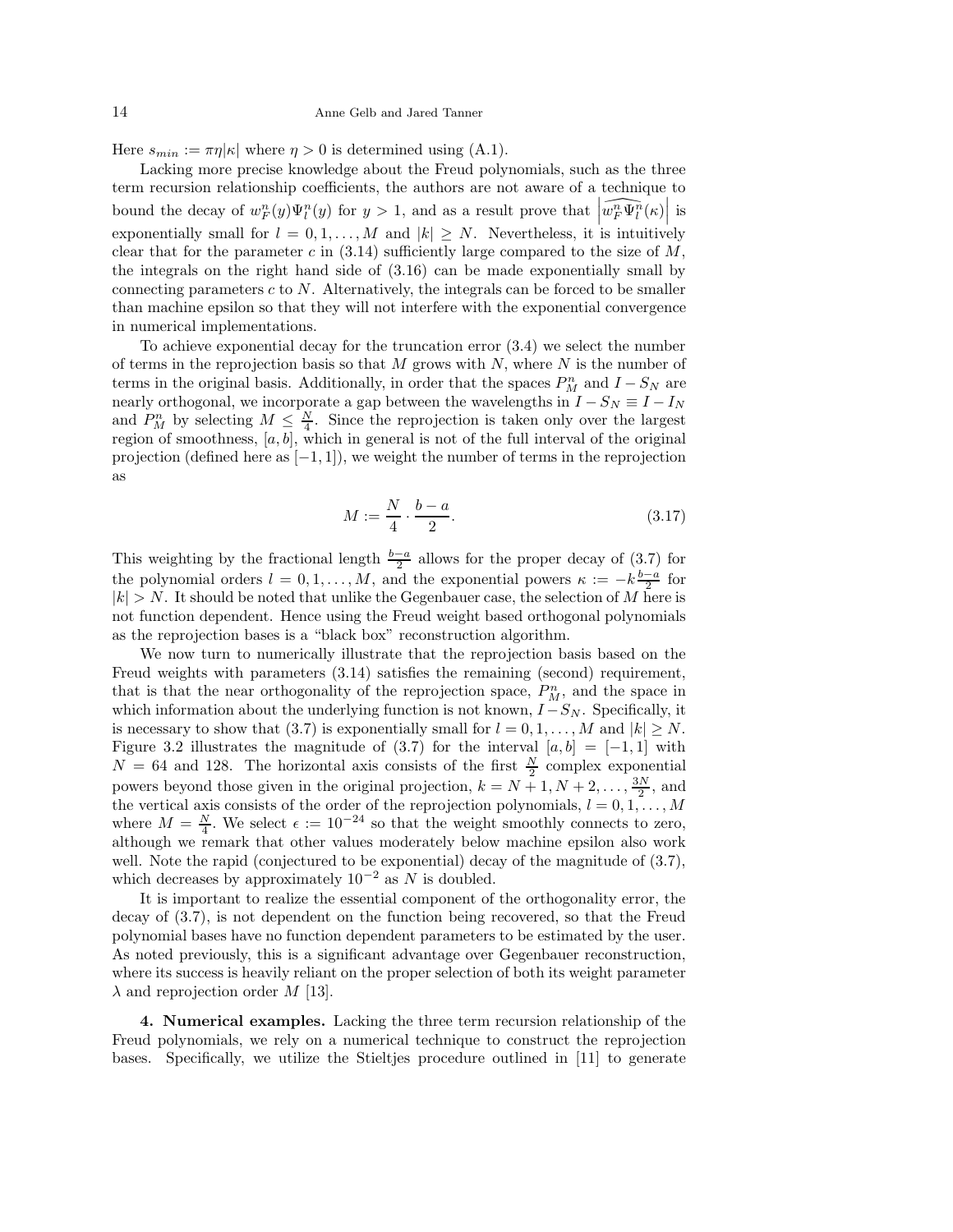

FIG. 3.2. The magnitude of the inner product (3.7) for the interval  $[a, b] = [-1, 1]$  with  $(a)$  $N = 64$  and (b)  $N = 128$ . The horizontal axis consists of the first  $\frac{N}{2}$  complex exponential powers beyond those given in the original projection,  $k = N+1, N+2, \ldots, \frac{3N}{2}$ , and the vertical axis consists of the order of the reprojection polynomials,  $l = 0, 1, ..., M$ , where  $M = \frac{N}{4}$ . We select the parameter  $\epsilon := 10^{-24}$  so that the weight smoothly connects to zero.

approximations to the recursion relationships where the weight is taken over  $[-1, 1]$ . A brief description of the Stieltjes procedure is outlined in Appendix §B, but we point the interested reader to the comprehensive text [11] where the algorithm is discussed in detail and a computer code is provided.

Before presenting the numerics we also address an important practical consideration, that of a function being fully resolved within machine accuracy with fewer than the designated order of polynomials,  $l = 0, 1, ..., M_{lim}$  for some  $M_{lim} < M$ . With the number of terms in the original projection increasing, the number of terms available in the reprojection basis will inevitably be more than is necessary to resolve the function numerically. Once this happens, due to round-off error, the reprojection coefficients  $S_N f^{n}(l)$  will become limited to near machine epsilon. Combining these artificially large (machine epsilon) coefficients with polynomials of increasing magnitude results in the degradation of the approximation quality. To overcome this practical numerical concern, we additionally limit the number of terms in the reprojection basis at the first occurrence where the average of three consecutive coefficients is below some tolerance, Tol. Specifically, if we let

$$
\widehat{S_{ave}(l)} := \frac{1}{3} (\widehat{S_N f^n}(l-1) + \widehat{S_N f^n}(l) + \widehat{S_N f^n}(l+1))
$$
\n(4.1)

we can define  $M_{lim}^n$  as

$$
M_{lim}^n := \min\left(M, \min\{l \text{ such that } \widehat{S_{ave}(l)} < Tol\}\right). \tag{4.2}
$$

In the following numerical examples we contrast Gegenbauer reconstruction with parameters  $\lambda = \frac{N}{8} \cdot \frac{b-a}{24}$  and the Freud robust Gibbs complement with parameters (3.14) where  $\epsilon = 10^{-24}$ . For both reprojection bases, the number of terms M is selected as in (3.17), with the above limiting where  $Tol := 10^{-14}$ . As a result, accuracy beyond this threshold can not be expected. Standard trapezoidal quadrature with spacing  $\frac{1}{2N}$  was used in computing  $\widehat{S_N f^n}(l)$  whereas  $\widehat{I_N f^n}(l)$  was computed using the trapezoidal quadrature with only the given equidistant sample,  $\{f(\frac{\nu}{N})\}_{\nu=-N}^{N-1}$ .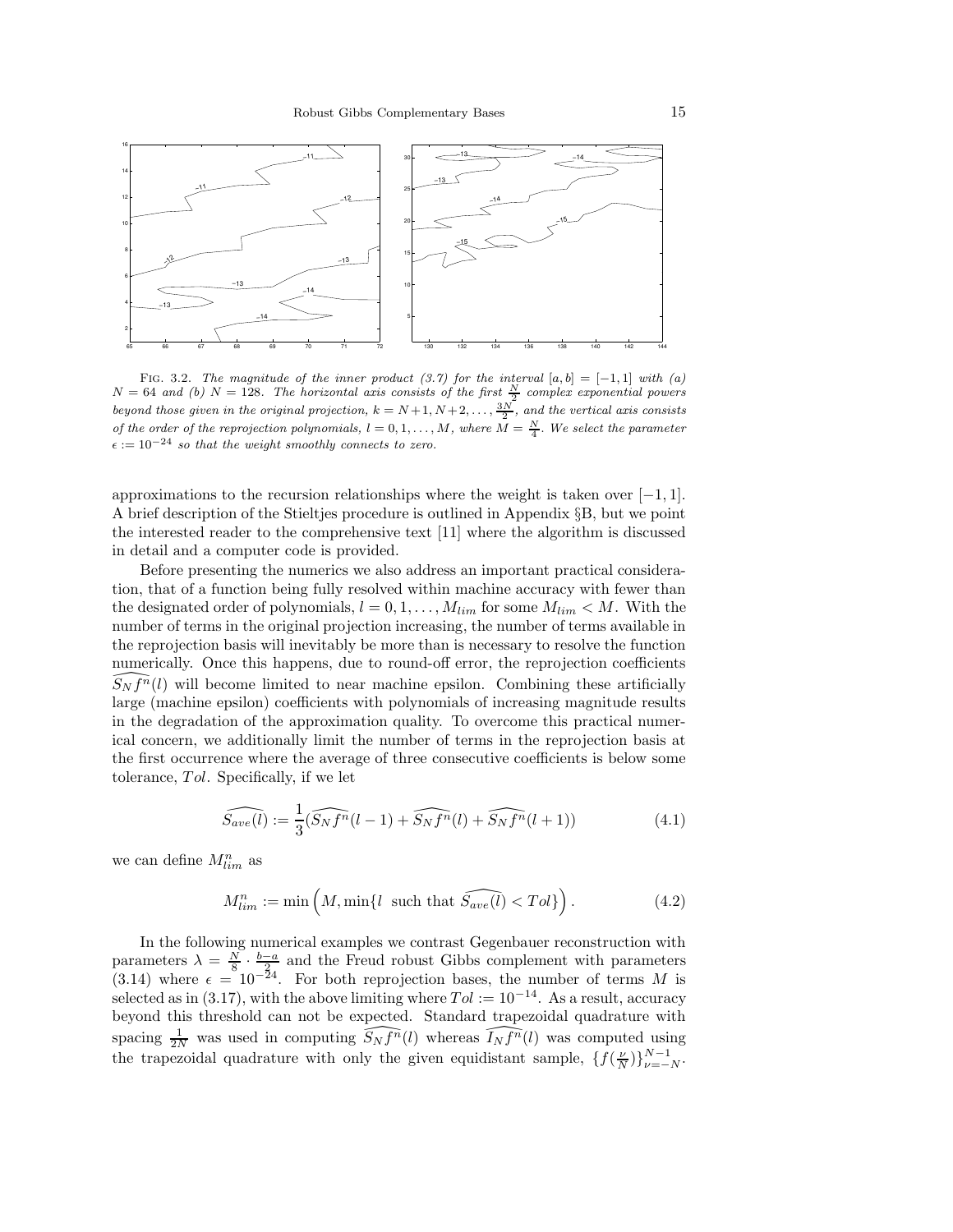This rather course quadrature is permissible due to the exponential accuracy of the trapezoidal sum (see e.g. [4, 14]).

One of the primary motivations for the development of the robust Gibbs complements was to find a reprojection basis that, rather than be extrapalatory, utilizes as much of the region of smoothness as possible while still satisfying the second requirement of a Gibbs complement. In doing so, the robust Gibbs complement also avoids the Runge phenomenon, allowing the recovery of any piecewise analytic function once N is sufficiently large to resolve it. As the following examples illustrate, not only is the Runge phenomenon eliminated, but the effects of round-off error are clearly reduced.

We begin by considering the reconstruction of a function suggested in [3] to measure the Runge phenomenon,

$$
f^{symm, pole}(x, z_s) := \left[\Im(z_s)\right]^2 \left\{ \frac{1}{\left[\Im(z_s)\right]^2 + (x - \Re(z_s))^2} + \frac{1}{\left[\Im(z_s)\right]^2 + (x + \Re(z_s))^2} \right\},\tag{4.3}
$$

where  $z_s$  is taken to be a fixed constant and  $f^{symm, pole}$  is a function of x with a pole at  $z_s$ . We then measure the ability of the Gegenbauer and Freud reprojection bases to recover  $f^{symm, pole}$  depending on the location of the pole  $z_s$ . Figure 4.1(ac) illustrates that the region of failed convergence due to Runge phenomenon is not decreasing for the Gegenbauer weight  $\lambda = \frac{N}{8}$ , which although not optimal, satisfies both theoretical and numerical concerns from [12, 13]. However, Figure 4.1(d-f) shows that the region of convergence consistently increases for the Freud bases. In fact, the Runge phenomenon is not apparent at all. Rather, the region of failed convergence is a result of the function not being fully resolved with the limited amount of information in the known Fourier coefficients,  $\{\hat{f}_k^{symm, pole}\}_{|k|\leq N}$ . This example emphasizes how critical the choice of parameters is to the Gegenbauer reconstruction. Specifically, we note the degradation of results from Figure 4.1(b) to Figure 4.1(c). As was shown in [3, 13], the reprojection polynomial degree M and weight order  $\lambda$  must become increasingly smaller proportional to  $N$  as the off-axis singularity shrinks to the origin.

Having established the advantages of the robust Gibbs complement in overcoming the Runge phenomenon, we now compute an approximation of another test function put forth in [23] as a challenging function due to its sharp peak and the different regularity constants for the left and right regions:

$$
f_2(x) = \begin{cases} (2e^{2\pi(x+1)} - 1 - e^{\pi})/(e^{\pi} - 1) & x \in [-1, -1/2) \\ -\sin(2\pi x/3 + \pi/3) & x \in [-1/2, 1) \end{cases}
$$

1

Figure 4.2 shows the behavior of both the Gegenbauer and Freud polynomial reconstructions in each region of smoothness. For the region  $(-1, -\frac{1}{2})$ , both reconstructions continue to converge in similar fashions due to the region not being fully resolved below machine epsilon for  $N \leq 256$ . However for the interval  $\left(-\frac{1}{2}, 1\right)$ , both methods have enough terms to fully resolve the function. Unfortunately, after the Gegenbauer method has nearly resolved the function with  $N = 128$ , it continues to increase the weight parameter,  $\lambda \sim N$ , causing the reconstruction to become more extrapalatory. As a result, the error in the Gegenbauer reconstruction increases due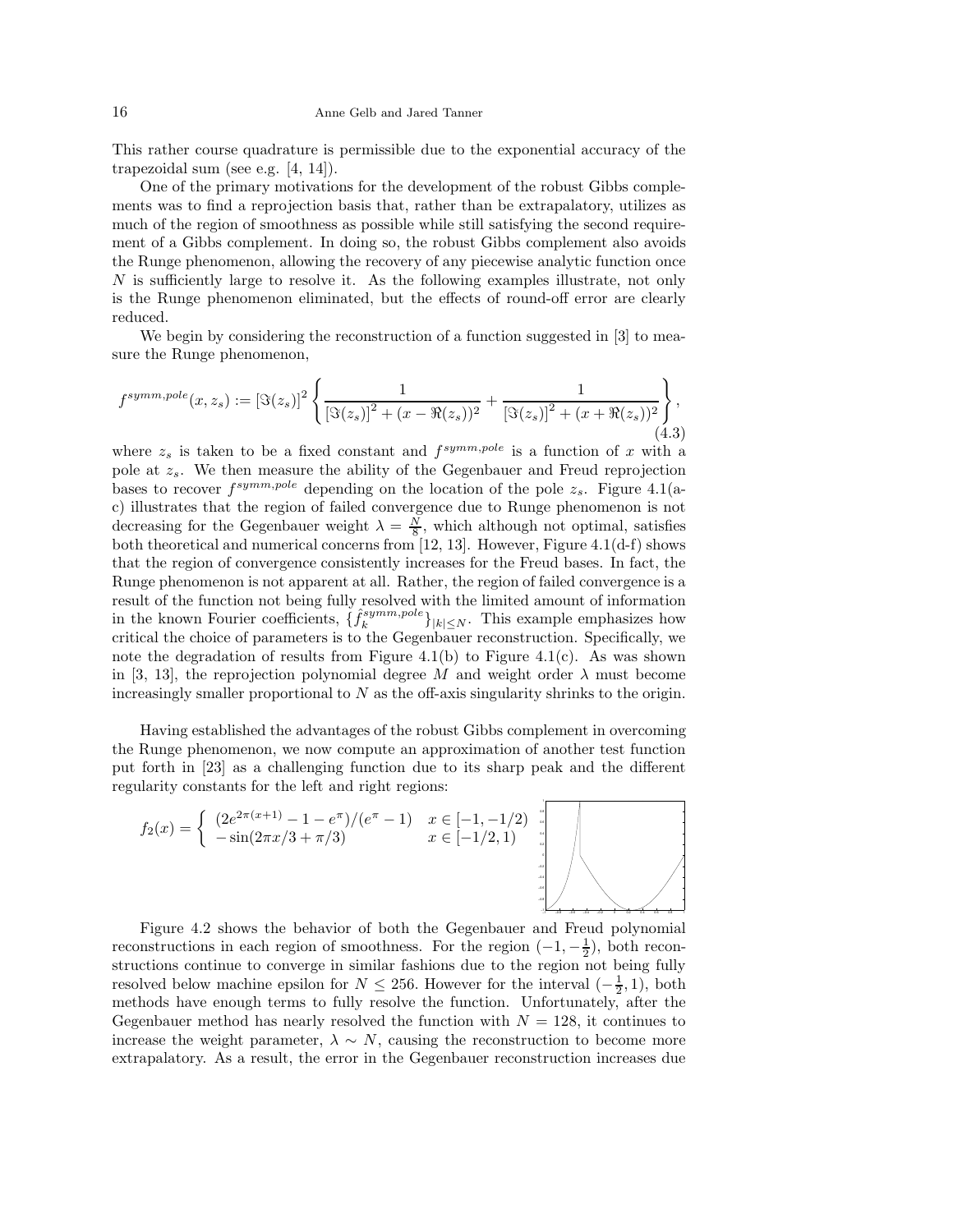

FIG. 4.1. The  $log_{10}$  of the  $L^{\infty}[-1,1]$  error in recovering  $f^{symm, pole}$  for  $z_s$  in the upper right quadrant of the complex plane, i.e.,  $[\Im(z_s)]$ ,  $[\Re(z_s)] \in (0,1]$ , from its truncated Fourier coefficients, with  $N = 64$  (a,d),  $N = 128$  (b,e), and  $N = 256$  (c,f).  $\Re(z_s)$  and  $\Im(z_s)$  make up the respective horizontal and vertical axes. Results are from the Gegenbauer reprojection basis with  $\lambda = N/8$  (left) and the Freud robust Gibbs complement (right) with parameters (3.14) where  $\epsilon = 10^{-24}$ . In each plot the thick contour line designating error of unit amplitude can be viewed as separating the region where an approximation is recovered from the region where the reconstruction fails. Note that the region for which the Gegenbauer reprojection fails to converge does not decrease with increasing N, whereas the Freud reprojection yields not only an increasingly accurate reconstruction, but also the region where the function is fully resolved from the given information is also increasing.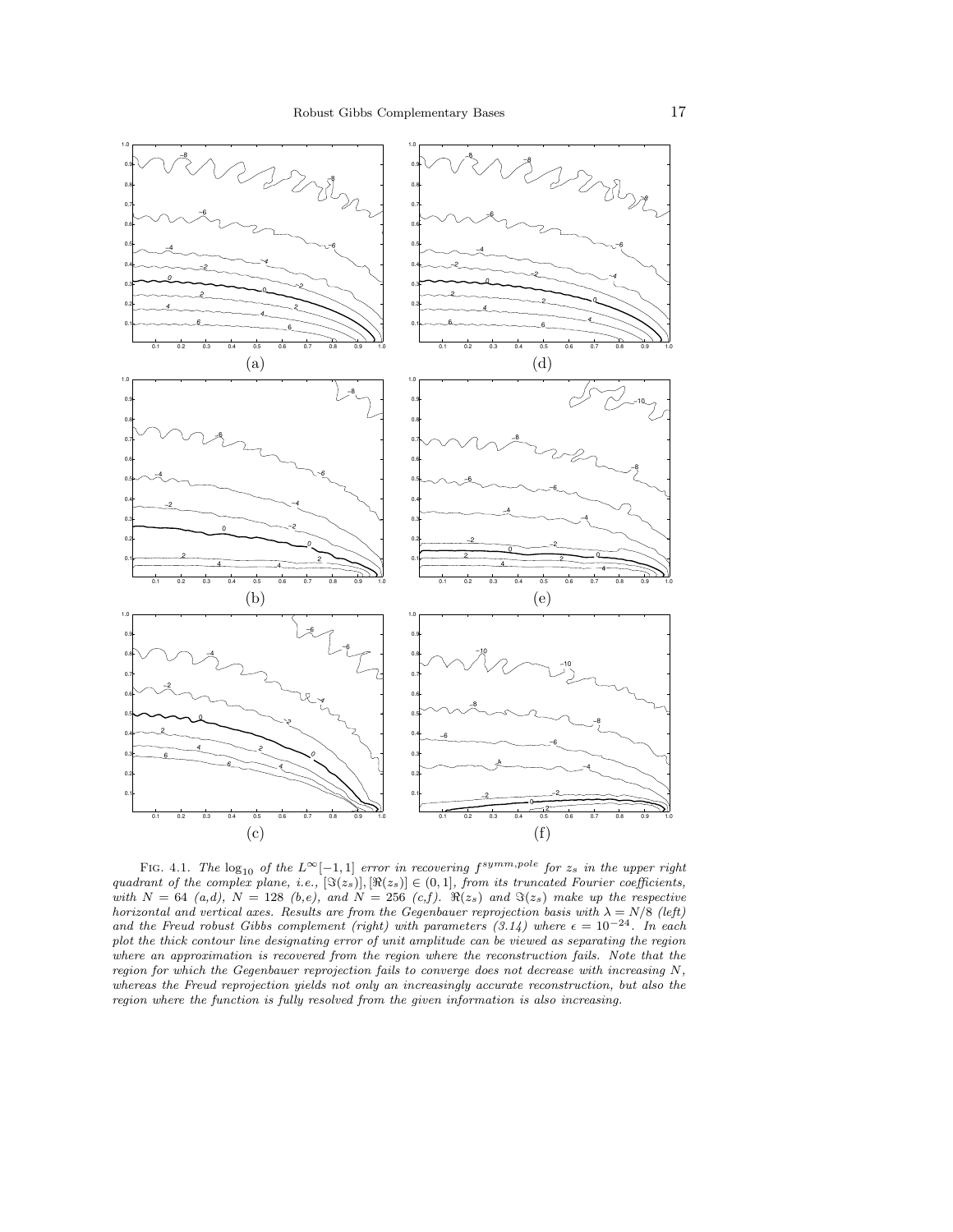to the round-off errors and inherently poor conditioning of the Gegenbauer polynomials (Figure 2.1(b)). Methods have been developed in  $[12]$  which attempt to overcome this effect by properly selecting the Gegenbauer weight parameter  $\lambda$ . The increasingly poor conditioning can be ameliorated by limiting  $\lambda$ , but only by accepting a reduced rate of convergence. This is evident in Figure 4.2(a) for  $x \in (-1/2, 1)$ , where the accuracy of the Gegenbauer reconstruction visibly decreases as the original projection order N increases. On the other hand, as is evident in Figure 3.1(b), the Freud robust Gibbs complement actually provides increasingly better conditioned bases as N increases, rather than just limiting the poor conditioning. This is further exhibited in Figure 4.2(b), where it is clear that in contrast to to the increasing error in the Gegenbauer reconstruction, the Freud basis yields increasing accuracy in both regions of smoothness. This effect is further illustrated in Table 4.1 where the maximum  $L_{\infty}$ 



FIG. 4.2. The error in recovering  $f_2$  using the (a) Gegenbauer and (b) Freud reprojection bases with the same parameters as in Figure 4.1, except for the scaling by  $\frac{b-a}{2}$  due to the length of the two intervals of smoothness,  $(-1, -\frac{1}{2})$  and  $(-\frac{1}{2}, 1)$ . The given data were the global, taken over  $[-1, 1]$ , Fourier series, with  $N = 64$  (upper solid), 128 (dotted), and 256 (lower solid).

error, excluding the discontinuities  $x = -1, -\frac{1}{2}$ , and 1, are measured. The Freud basis resolves the function and then maintains the accuracy at the size of the user selected Tol, whereas the Gegenbauer weight becomes more extrapalatory. The resulting poorly conditioned Gegenbauer polynomials cause the overall error to increase after the function is fully resolved.

| N                | Gegenbauer | Freud                |
|------------------|------------|----------------------|
| 32               | $6.05(-1)$ | $\frac{8.90(-1)}{2}$ |
| 64               | $5.73(-1)$ | $1.37(-1)$           |
| 128              | $1.34(-4)$ | $1.84(-4)$           |
| 256              | $1.52(-6)$ | $1.01(-7)$           |
| $\overline{5}12$ | $2.16(-9)$ | $9.33(-13)$          |
| 1024             | $1.43(-7)$ | $5.27(-13)$          |
| 2048             | $8.99(-7)$ | $5.23(-14)$          |
| 4096             | $1.23(-6)$ | $6.59(-14)$          |
| TABLE 4.1        |            |                      |

The  $L_{\infty}$  error for the approximation of  $f_2(x)$ . Here we use the notation  $z(-r) := z \times 10^{-r}$ . The Gegenbauer reprojection bases becomes increasingly extrapalatory, resulting in increasing round-off error for  $N > 512$ . In contrast, the Freud robust Gibbs complement resolves the function by  $N = 512$ , and automatically maintains the accuracy at about the user defined limiting tolerance level, Tol.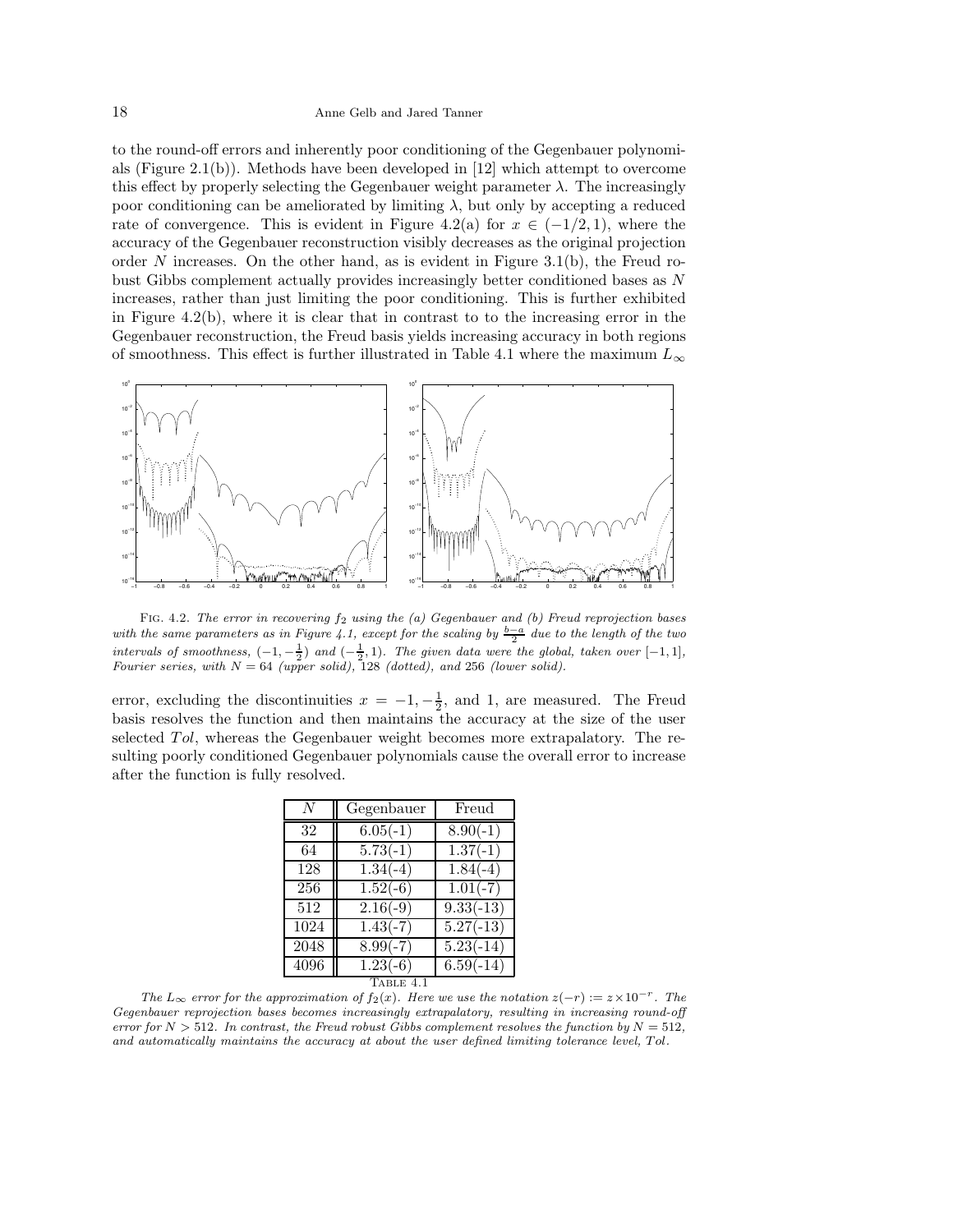5. Summary and Future Work. Gegenbauer reconstruction with suitably selected weight parameter  $\lambda$  and reprojection order M has been shown to recover a function from its (pseudo-)spectral data with exponential accuracy up to the discontinuities. Unfortunately, as a result of the function dependent parameters M and  $\lambda \sim N$ , Gegenbauer reconstruction suffers both from numerical round-off errors as well as the Runge phenomenon [3, 13]. Fortunately, this limitation is not due to the underlying approach of reprojecting the available (pseudo-)spectral data with a Gibbs complementary basis. Rather, these problems come directly from using the Gegenbauer polynomials as the Gibbs complement.

Here we introduced a more general alternative error decomposition which make the desirable traits in a Gibbs complement more transparent. This insight allows the proposition of an additional requirement for the Gibbs complement. Specifically, we impose that the weight of the new orthogonal reprojection basis approaches a weight whose associated orthogonal polynomials yield exponentially convergent series expansions of functions analytic on  $[-1, 1]$ . We refer to such reprojection bases as *robust* Gibbs complements. The Freud weights as defined in  $(3.13)$  satisfy this requirement, and have the additional desirable property of converging to  $\chi_{(-1,1)}$ . As a result, the convergence properties of their corresponding polynomials approach those of the more familiar Legendre polynomials for the reconstruction of smooth functions in  $[-1, 1]$ , i.e., they yield spectral convergence.

By satisfying this additional property, the reprojection bases are better conditioned in the sense that the amplitude of the polynomials does not grow too rapidly. Moreover, the weight more uniformly utilizes the region of smoothness, and the resulting reprojection basis approaching the Legendre polynomials which are orthogonal under the limiting weight  $w_G^{1/2} = \chi_{(-1,1)}$ . Although the optimal robust Gibbs complement is not known, we propose the properly selected Freud polynomials to illustrate the advantages of robust Gibbs complements over the Gegenbauer polynomials. Unfortunately, although the Freud polynomials have been studied extensively since the early 1970's, [10], many of their properties are not known for general parameter n. As a consequence we are so far unable to determine the optimal parameters for the Freud weight, (3.13). Nevertheless, the values selected in (3.14) are numerically shown to satisfy the properties of a robust Gibbs complement, as displayed in Figure 3.2. The numerical examples in §4 illustrate that the Freud polynomials achieve exponential accuracy up to the discontinuities without suffering from the Runge phenomenon or significant round-off errors. It should also be noted that unlike Gegenbauer reconstruction, which requires function dependent parameter tuning, the Freud parameters (3.14) are function independent.

Although the Freud reprojection basis establishes the importance of using a robust Gibbs complement, a great deal of work remains in fully developing this idea. The following topics will be considered in future investigations:

• Ideally, we wish to determine the optimal robust Gibbs complementary basis in that the space  $P_M^n$  that is "most orthogonal" to  $I - S_N$ . If this can not be done explicitly, it would be useful either to determine the properties of the Freud polynomials necessary to rigorously prove the exponential convergence of the reprojection, or possibly to select another basis which allows such a rigorous proof. Such a result will not only further establish the Freud basis as an alternative for Gegenbauer post-processing, but should also allow for the optimal selection of the weight parameters as a function of the number of terms in the given (pseudo-)spectral projection, N.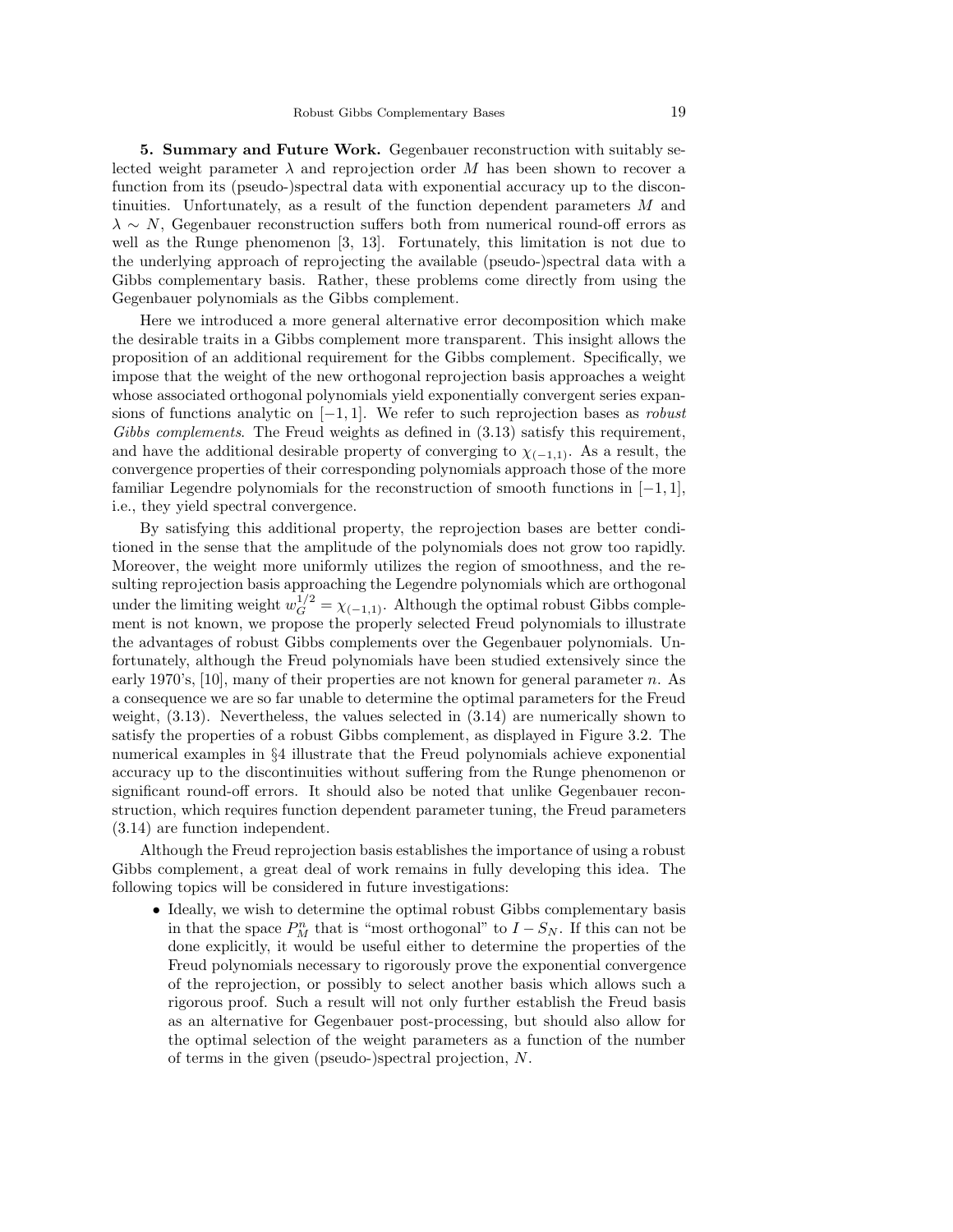## 20 Anne Gelb and Jared Tanner

- It is important to ensure the near orthogonality of  $I I_N$  and  $P_M^n$  (second requirement) even when  $w^n$  approaches a weight whose space spanned by  $P_M^{\infty}$ is not exponentially orthogonal to  $I-I_N$ . In particular, we know from [18] and subsequent papers that the Legendre polynomials, to which our polynomials approach in limit, do not constitute a basis that satisfies this requirement. However, by appropriate selection of  $M$  as a function of  $N$  the second Gibbs complement property can be maintained. With a further understanding of the particular reprojection basis, the precise behavior of  $M$  can be established.
- As proposed in [17], the most optimal Gibbs complementary basis may not consist of polynomials. Hence it would be useful to explore the construction a robust Gibbs complement that may not be composed of polynomials.
- The Gegenbauer reconstruction method has also been developed when the original projection basis consists of orthogonal polynomials, specifically Legendre, Chebyshev, and general Gegenbauer polynomial bases. In addition the method has been utilized for spherical harmonics in two dimensions. Robust Gibbs complements should similarly be developed for these commonly used global projections in addition to the Fourier (pseudo-)spectral basis discussed here.
- Finally, we wish to study the application of the Freud reprojection basis to various scientific disciplines. In particular, the Gegenbauer reconstruction method has been successfully applied in a number of areas, including medical imaging and the post-processing of numerical hyperbolic partial differential equations that admit solutions with shocks. Having established several significant advantages of the Freud robust Gibbs complement, we will pursue its effective implementation for various applications.

#### Appendix A. Gevrey weight functions and root exponential decay.

Below we briefly sketch an argument to show that infinitely differentiable compactly supported weight functions, discussed in §3.2.2 will yield a reprojection basis that provides root exponential accuracy. A more detailed analysis can be found in [22, 23].

Gevrey regular functions are a class of compactly supported infinitely differentiable functions, classified in terms of the growth rate of their derivatives. Specifically, a function  $\psi(\cdot)$  is Gevrey order alpha is equivalent to the statement

$$
\|\psi^{(s)}\|_{L^{\infty}} \leq Const \cdot \eta^{-s}(s!)^{\alpha}
$$

for some  $\eta > 0$  and  $\alpha \geq 1$ . With this bound, it is straightforward to show that the the Fourier coefficients of a function with Gevrey regular periodic extension decay at the root exponential rate. We sketch the technique for this here.

Consider a Gevrey alpha regular function,  $\psi(x)$ , compactly supported in [−1, 1]. We apply integration by parts s times to its Fourier coefficient  $(2.1)$  to yield

$$
\hat{f}_k = 2^{-1}(-i\pi k)^{-s} \int_{-1}^1 \psi^{(s)}(x) \exp(-i\pi kx) dx.
$$

Taking the absolute value of each side and passing it inside the integral we obtain

$$
|\hat{f}_k| \le (\pi |k|)^{-s} \|\psi^{(s)}\|_{L^\infty},
$$

which is valid for any s. By substituting in the Gevrey regularity bound and using Sterling's inequality,

$$
s! \leq Const \cdot \sqrt{s} \left(\frac{s}{e}\right)^s,
$$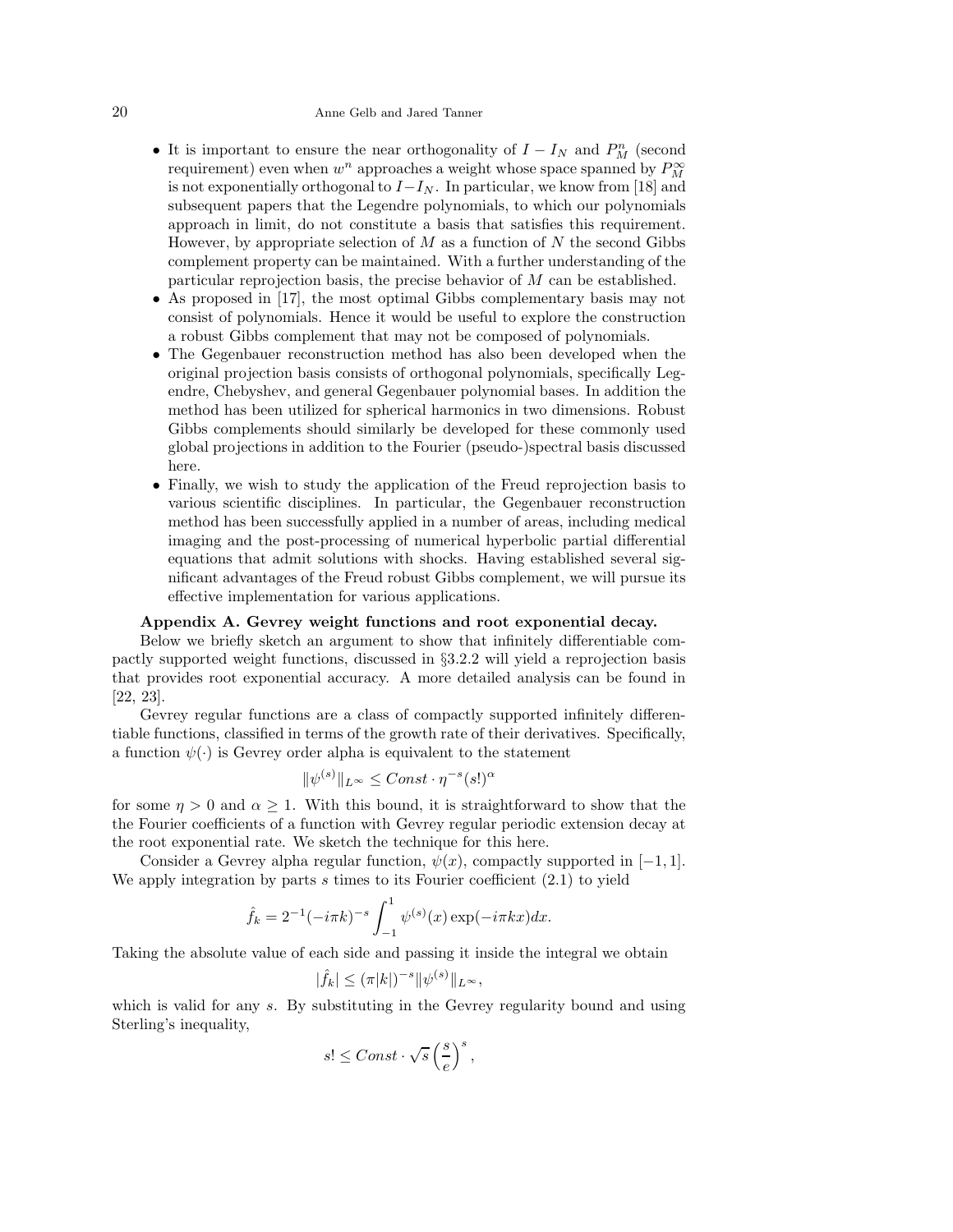we have

$$
|\widehat{f}_k|\leq Const\cdot s^{\frac{\alpha}{2}}\big(\frac{s^\alpha}{e^\alpha\pi\eta |k|}\big)^s.
$$

Since this bound is valid for all s, we can arrive at the nearly smallest bound by minimizing the dominant term,  $(s^{\alpha}/e^{\alpha}\pi\eta|k|)^s$  over s. The resulting minimum bound is

$$
|\hat{f}_k| \leq Const \sqrt{|k|} \exp(-\alpha(\pi \eta |k|)^{1/\alpha}), \quad s_{min}^{\alpha} = \pi \eta |k|,
$$
 (A.1)

illustrating the root exponential decay. The case of true exponential decay,  $\alpha = 1$ , corresponds to analytic functions which necessarily can not be compactly supported.

Appendix B. The Stieltjes algorithm for computing the Freud reprojection basis. Below we present the Stieltjes algorithm for computing polynomial orthogonal under the discrete quadrature

$$
\langle f, g \rangle_{w^n} := \sum_{\nu} f(t_{\nu}) g(t_{\nu}) w^n(t_{\nu}) \tag{B.1}
$$

where  $t_{\nu}$  is a finite stencil on [−1, 1]. Here we consider only the case of an even weight  $w^n(\cdot)$ , which simplifies the three term recursion relationship for the orthogonal polynomials to

$$
\Psi_{k+1}^n(t) = t\Psi_k^n(t) - \beta_k^n \Psi_{k-1}^n(t).
$$

Applying the inner product for the orthogonal polynomials results in the formula for the recursion coefficient,

$$
\beta_k^n := \frac{\langle \Psi_k^n, \Psi_k^n \rangle_{w^n}}{\langle \Psi_{k-1}^n, \Psi_{k-1}^n \rangle_{w^n}}.
$$
\n(B.2)

The Stieltjes algorithm for computing a family of orthogonal polynomials on a fixed stencil  $\{t_{\nu}\}_{\nu}$  begins with the base polynomials  $\Psi_{-1}(t) := 0$  and  $\Psi_{0}(t) := 1$  and computes the first recursion coefficient  $\beta_0$ . This coefficient is used to compute the values of the next orthogonal polynomial on the stencil  $t_{\nu}$ , i.e.,  $\Psi_1(t_{\nu})$ . The procedure is repeated inductively to compute the desired number of recursion coefficients  $\{\beta_k\}_{k=0}^{M-1}$ . A more comprehensive discussion of the Stieltjes and other algorithms for computing orthogonal polynomials is given in [11].

When given  $S_N f(\cdot)$  (2.1), the Freud orthogonal polynomials are computed on the mesh  $t_{\nu} := \frac{\nu}{2N}$ , where  $\nu = -2N, -2N + 1, \ldots, 2N - 1$ . Alternatively, when given the equidistant sampled function values  $f(x_j)$  for  $x_j = -1 + \frac{j}{2N}$ ,  $j = 0, \cdots 2N - 1$ , the Freud orthogonal polynomials are computed on the same stencil. We note again that although the mesh is course given the  $N$  term (pseudo-)spectral information, a very accurate approximation can be recovered due to the exponential accuracy of the trapezoidal quadrature formula for smooth periodic functions, e.g. [4, 14]. We further note that while the polynomials generated from the Sieltjes algorithm are orthogonal under the discrete inner product  $(B.1)$ , as N increases the recursion coefficients  $(B.2)$ approach those of the family of polynomials which are orthogonal under the continuous inner product. Consequently the generated orthogonal polynomials approach those which are orthogonal under the continuous inner product, [11].